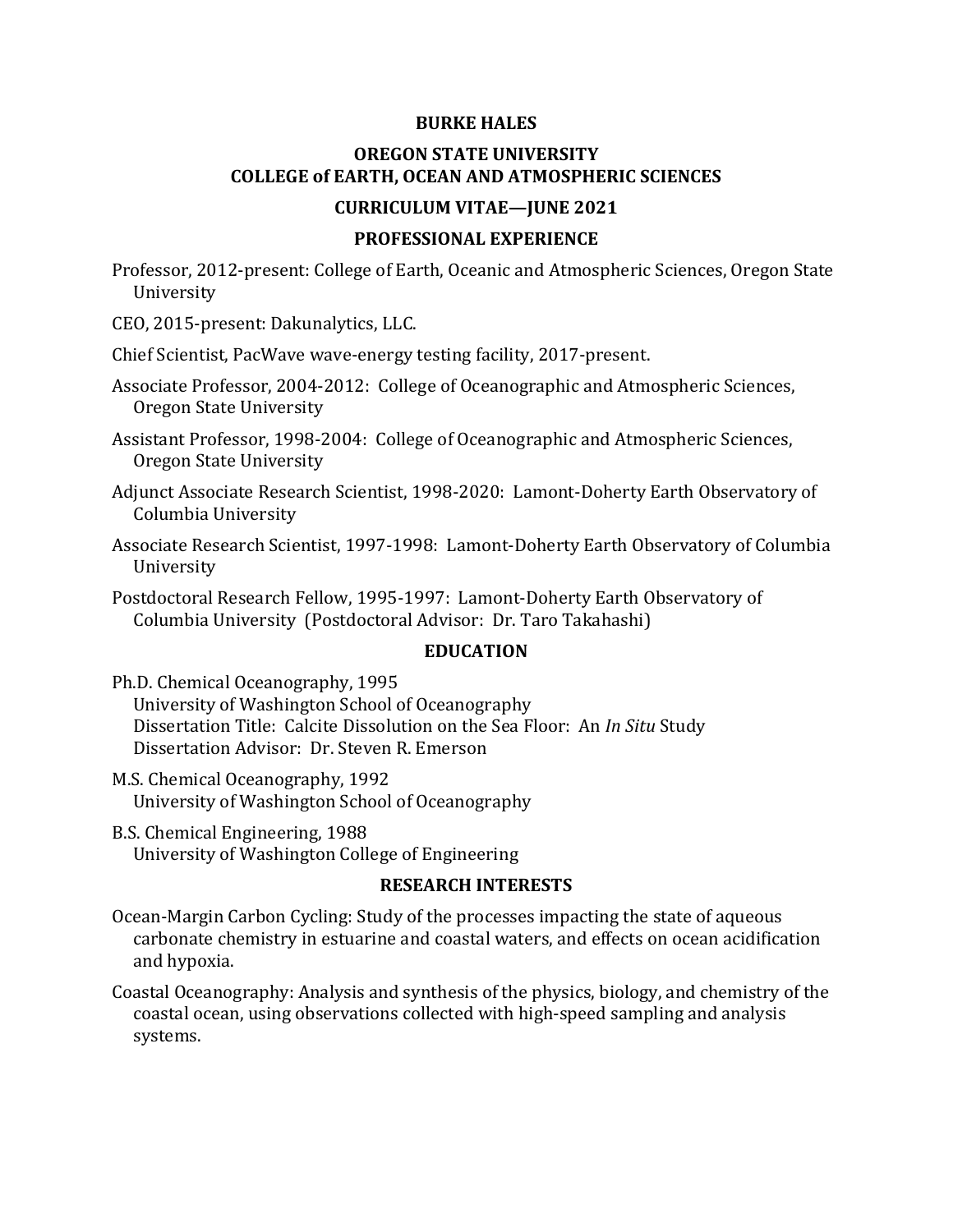- Mesoscale Surface Ocean Processes: Study of the physics, biology, and chemistry of the surface ocean, using observations collected with high-speed sampling and analysis systems.
- Analytical Environmental Chemistry: Development of sensors and systems for high-speed and robust measurement of ocean chemistry.
- Ocean Observational Technology: Development and application of automated, autonomous, in-water and remote approaches for enhanced extraction of oceanographic information.
- Benthic Biogeochemistry: *In situ* field measurements of sediment pore water chemistry and numerical models of transport and chemical kinetics in sediments.

# **HONORS and AWARDS**

- Pattullo Award for Excellence in Teaching, College of Earth Ocean and Atmospheric Sciences, Oregon State University, 2012.
- Ocean Carbon and Biogeochemistry Workshop Invited Plenary Speaker, 2005.
- Chemical Oceanography Gordon Research Conference Invited Speaker, 2005.
- State of the Carbon Cycle Report Invited Lead Author, 2005.
- Department of Energy Global Change Research Program Distinguished Postdoctoral Fellow, 1995

# **PROFESSIONAL MEMBERSHIPS**

Oregon State University Marine Studies Initiative, Affiliated Faculty.

Oregon State University Environmental Arts and Humanities Initiative, Affiliated Faculty.

American Geophysical Union

The Oceanography Society

American Society of Limnology and Oceanography

# **FUNDED RESEARCH PROJECTS**

- *Summary: over 30 funded research projects, including over 10 as lead PI, for over \$20M in research funds awarded to OSU, since 1998.*
- \*Testing Micro-Grids at PacWave North. USN NavFac. Co-I Andy Stewart, UW-APL. 1March 2019 – 28 Feb 2022. \$1,800,000 (Hales part)
- \*Ocean Sentinel Development for Persistent PacWave North Operations. Co-I Rick Driscoll, NREL. DOE National Renewable Energy Laboratory. 1 March 2019 – 29 Feb 2020. \$500,000.
- \*Development of a combined CO2 analyzer. Sub-award from Humboldt State University, \$65,000, 1 December 2017 – 30 November 2019.
- Late Season Productivity, Carbon, and Nutrient Dynamics in a Changing Arctic. NSF Polar Programs. CO-Is Juranek and Goni. 1 July 2015 – 30 June 2018. \$333,000 (Hales part).
- \*Support of Oregon Shellfish Producers. 1 July 2013 30 June 2019. State of Oregon.  $$510,000.$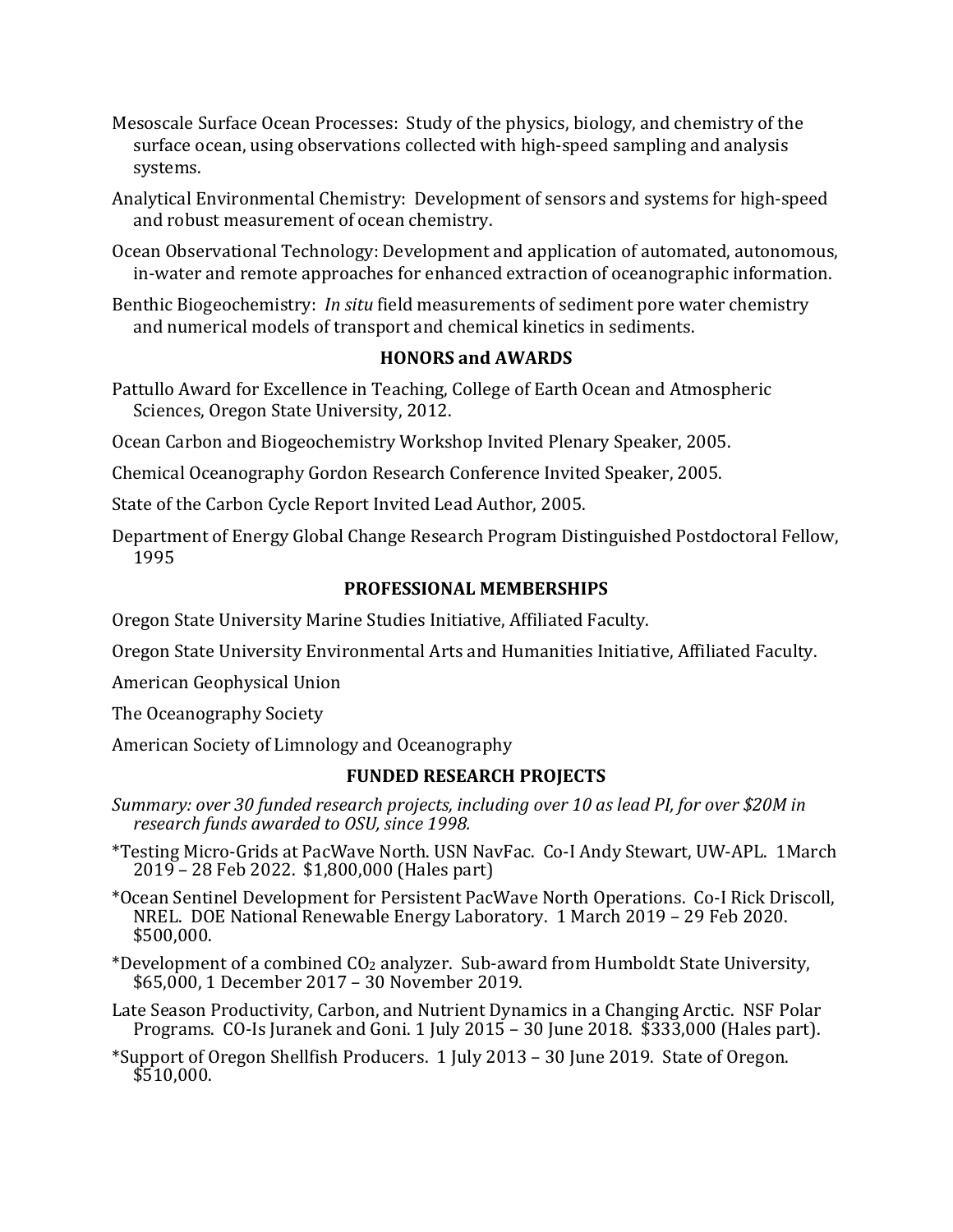- Turning the headlights on high: Improving an ocean acidification observation system in support of Pacific coast shellfish growers. Multiple Co-Is from multiple institutions. NOAA. 1 October 2014 – 30 September 2018. Hales OSU part, \$378,000.
- \*Shellfish-hatchery Ocean Acidification Monitoring. NOAA. 1 July 2013 30 June 2014. \$199907.
- Developing realistic metrics of acidification stress for commercially important bivalves in variable habitats. Co-PI George Waldbusser, OSU. Oregon SeaGrant, \$180,000, 1 Jan 2012 – 31 Dec 2013.
- Collaborative Research: Modeling coastal oxygen production and carbon sequestration. Co- PI Roger Samelson, OSU. National Science Foundation, \$700,000, 1 January 2012 <sup>31</sup> Dec 2015.
- \*Ocean Acidification Monitoring and Prediction in Oregon Coastal waters. Co-PI Jack Barth, OSU. CIMRS subaward from NOAA-PMEL, \$228548, 1 July 2010-30 June 2013.
- Ocean Acidification Category 1: A mechanistic understanding of the impacts of ocean acidification on the early life stages of marine bivalves. National Science foundation, \$1,997,000, 1 October 2010 – 30 September, 2015.
- \*Arctic Ocean Acidification: Bering Strait Time Series. NSF. \$308915 Co-PI F. Prahl, COAS. 8/15/2010-8/14/2012.
- Biological and physical factors controlling the formation of hypoxic and corrosive conditions along the Cascadia Margin. NOAA. \$316044 (Hales' part of multi-institution proposal). 1 May 2010 – 30 April 2013.
- \*Development of a multiple-application tool for quantification of carbonate chemistry. Sub-award from UCSB, \$15424, 1 May 2010 – 30 April 2011.
- \*Validation of new measurement techniques for coastal pCO2. Sub-award from Alliance for Coastal Technologies, \$16790, 1 October 2009 – 31 December 2009.
- Merging general circulation models and empirical algorithms for satellite-based prediction of surface ocean CO2 fluxes. NASA, via sub-contract from Princeton Univ. \$68650, 1 Jan. 2009 – 31 Dec. 2011
- Estuarine air-sea  $CO<sub>2</sub>$  fluxes: evaluating the impact of climatological drivers spanning multiple temporal scales using ships-of-opportunity and remote sensing. Co-PIs M. Wetz, Texas A&M, and H. Paerl, University of North Carolina. NSF. \$69900 (Hales' part),  $4/1/08 - 3/31/11$ .
- Improved Observations and Understanding of Northeast Pacific Coastal CO2 Fluxes. Co-PI Pete Strutton, OSU. NSF. \$292423. 4/1/08 – 3/31/11.
- Remote sensing of Southern Ocean air-sea CO2 fluxes. Co-PI Pete Strutton, OSU. NASA. \$440058. 9/1/07-8/31/10.
- Autonomous *p*H and alkalinity sensors: in situ testing and carbon cycle research. Lead PI Mike DeGrandpre, University of Montana; CO-PI, Chris Langdon, University of Miami. \$135,000 (OSU part), 10/1/07 – 9/30/11.
- A multi-parameter inorganic carbon measurement system. Co-PIs M. DeGrandpre, University of Montana; J. Beck, Sunburst Sensors LLC. NOAA-SBIR Phase-II, \$78236 (Hales' part), 9/1/07-8/31/09.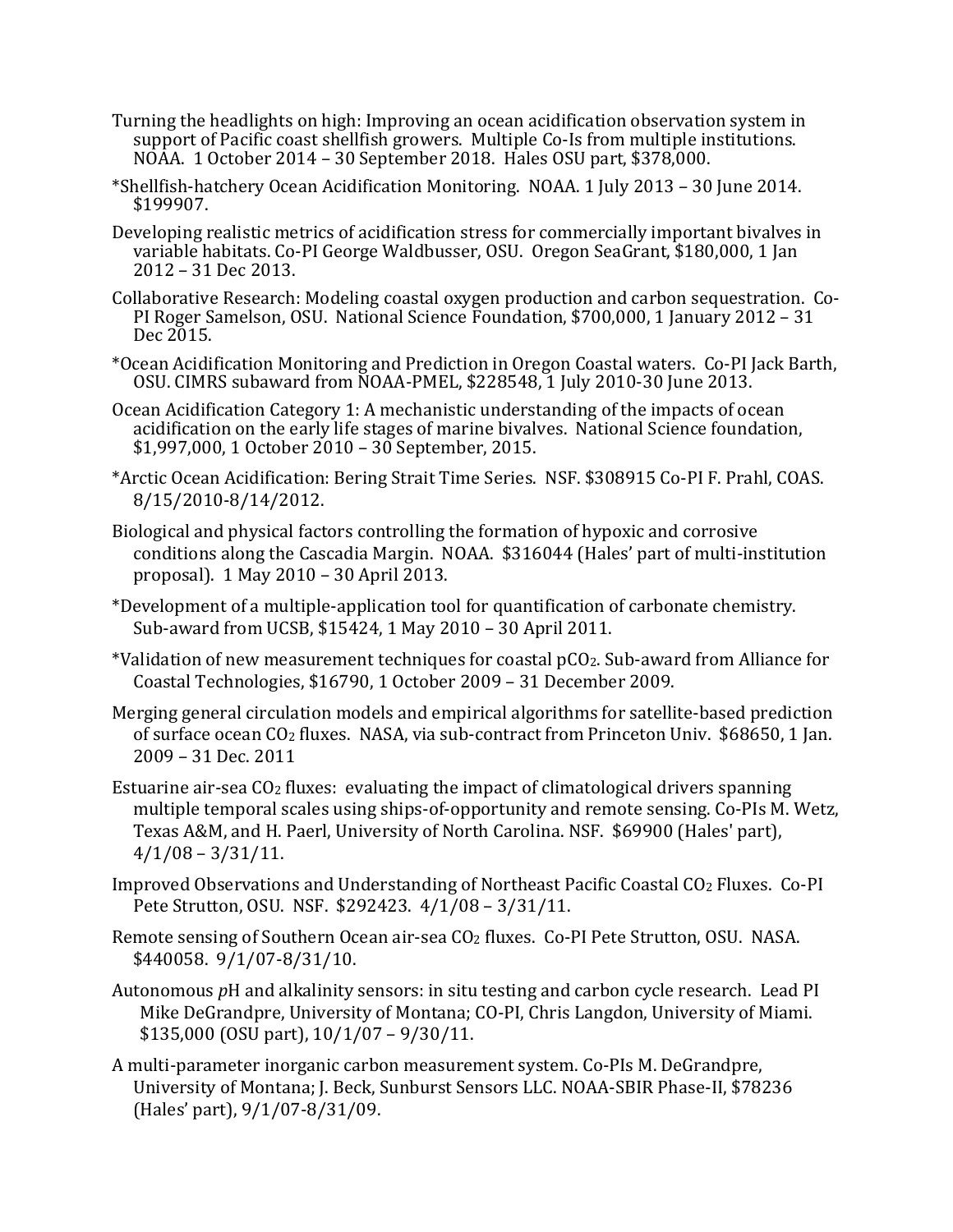- \* Closing the carbon budget in the mixed layer during Southern Ocean GasEx. Co-PIs P. Strutton (OSU) and D. Hebert (URI). \$425,686 (OSU part), 5/1/07 – 4/30/11.
- \* Net carbon transport and reaction in the bottom boundary layer of an upwelling margin. Multiple PIs from OSU, University of Chicago, University of Washington, and University of Hawaii. \$2.8M (1.9M OSU part)
- Science And Technology University Research Network (SATURN). Multiple co-PIs. NSF-STC. \$525,000 (Hales' part), 07/01/06-06/30/11.
- A multi-parameter inorganic carbon measurement system. Co-PIs M. DeGrandpre, University of Montana; J. Beck, Sunburst Sensors LLC. NOAA-SBIR, \$20000 (OSU part)  $7/1/06 - 6/30/07$ .
- Coastal Carbon Flux Studies in Support of GOES-R Risk Reduction Activities. Multiple co-PIs. NOAA-CIOSS. \$720,570 (Strutton, Letelier, Hales part), 07/01/06-06/30/09.
- \*Development of algorithms for prediction of coastal CO2 air-sea fluxes. Co-PIs R. Letelier, P. Strutton (OSU-COAS), and R. Feely and C. Sabine (NOAA-PMEL). NASA, \$976,000; 05/01/05-4/30/08.
- Coastal CO2 Measurements and Databases for the North American Carbon Program. Multiple Co-PIs from NOAA-PMEL, NOAA-AOML, LDEO, and UGa. NOAA, \$313,382 (OSU part); 04/01/05-03/31/08.
- \*North American Continental Margins: A Synthesis and Planning Workshop. Co-PIs WJ Cai (UGA) O Schofield (IMCS) and BG Mitchell (SIO). NASA, \$100,000 (awarded to UCAR); 10/01/04-09/30/05.
- Coastal Ocean Advances in Shelf Transport (COAST; Collaboration with 15 Co-PIs from OSU, UNC, and LDEO). National Science Foundation. \$852,137 (Hales' subcomponent); \$8.7M (OSU part); 1/1/00 – 12/31/05
- Southern Ocean Iron Experiment (SOFeX; Collaboration with 8 Co-PIs from MLML, OSU, LDEO, NOAA-AOML, U. Miami, MBARI, and Rutgers U.). National Science Foundation. \$298,996 (OSU part); 9/1/00-8/31/02.
- A Lagrangian seasoar study of the coupling of circulation mixing, and productivity at a shelfbreak front (DIPS; Collaboration with 5 Co-PIs from LDEO and URI-GSO). National Science Foundation. \$355,945 (OSU part); 01/09/00 – 31/08/04.
- \*Pumping SeaSoar Upgrade and Engineering. Sub-Award from Lamont-Doherty Earth Observatory. \$225,000, 01/09/01 – 01/09/02.
- \*Calcite diagenesis: Seafloor studies. National Science Foundation, \$196,000, 9/15/98 9/14/00.

# **TECHNICAL INNOVATION**

Developer of the 'Burke-o-Lator' combined pCO2/TCO2 analyzer system, licensed to DaKunalytics, LLC. 2015.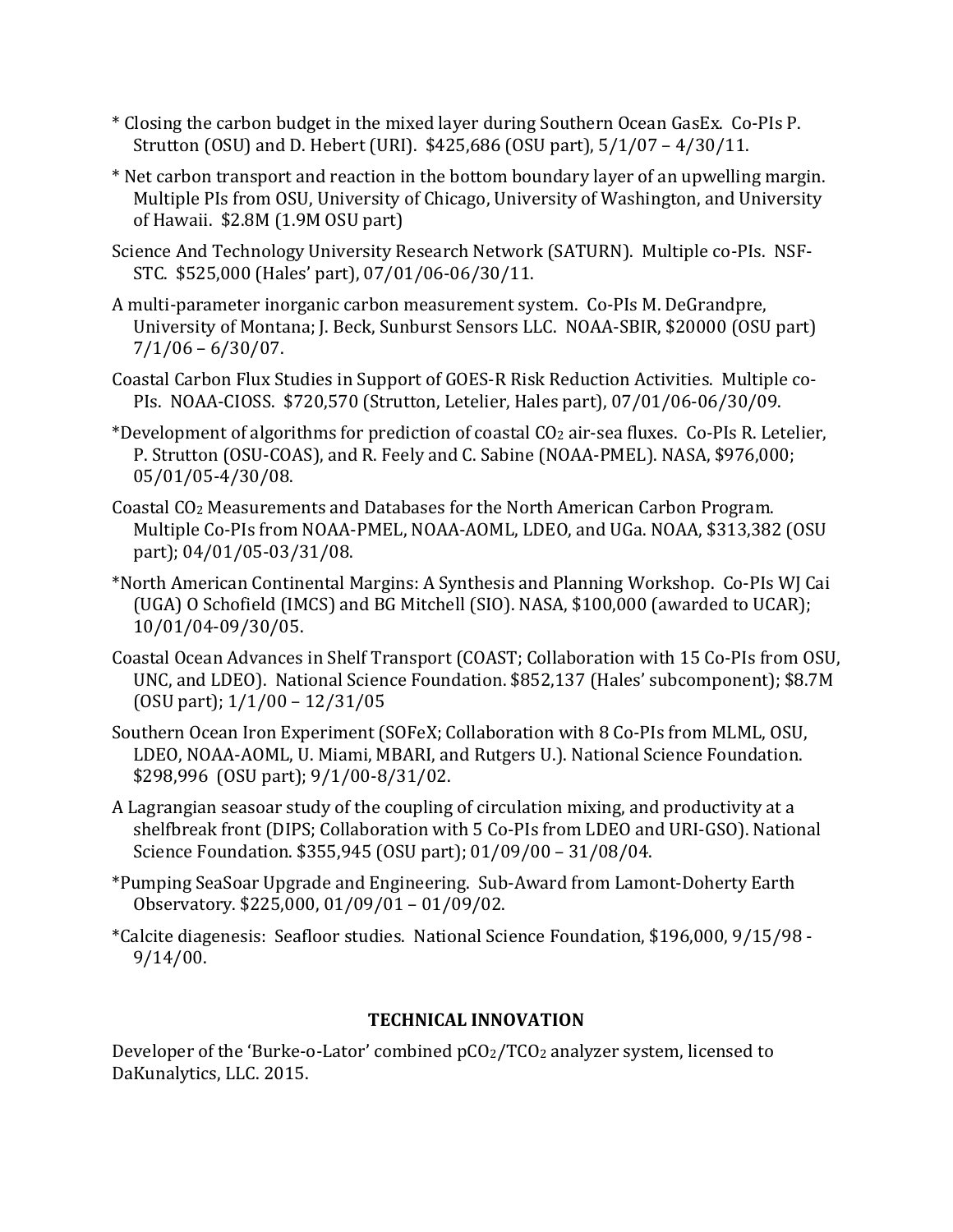### **SERVICE ACTIVITIES**

*Summary: Membership and leadership in over 70 international, national, state, university, and college service activities; dozens of outreach activities with media and local community.*

### *International:*

- Trainer, Ghana Ocean Acidification School. 2020.
- Trainer, Latin American and Caribbean Ocean Acidification training workshop, 2018-2019.
- Panelist, Updates from Test Sites, International Conference on Ocean Energy, June 2018.
- Member, Judging Panel of the Wendy Schmidt Ocean Health XPRIZE competition for developing pH measurement technology for ocean acidification monitoring, 2014-2016.
- Participant and rapporteur, Second International Ocean Acidification Observation Network Planning Workshop, St. Andrews, Scotland, July 2013.
- Co-Editor in Chief, *Carbon Balance and Management*, October 2012—2014.
- Participant, PICES section on carbon and climate working group meeting, Hiroshima, Japan, October 2012.
- Participant, SOCAT coastal data QC workshop, Seattle, WA, October 2012.
- Participant and rapporteur, International Ocean Acidification Observation Network Planning Workshop, Seattle, WA, June 2012.
- PICES Section on Carbon and Climate (S-CC) working group member, 2011—.
- SOCAT coastal region group leader (joint with W-J. Cai and S. Alin). 2011—.
- LOICZ/IMBER 'Continental Margins' task team member.
- Participant in COST Action 735 workshop, "Coastal CO<sub>2</sub>, CH<sub>4</sub> and N<sub>2</sub>O dynamics", Kiel, Germany, 13-14 January 2009.
- Associate editor, *Progress in Oceanography*, 2005-2010.

*National:*

- Testimony to House Subcommittee on Science regarding commercial innovation derived from basic research, June 2017.
- Member, Jet Propulsion Laboratory's A-Team study to identify high-priority science questions for study by remote sensing in coastal and inland waters. September 2015
- Member, West Coast Ocean Acidification and Hypoxia Panel, 2013-present.
- Participant, Alliance for Coastal Technologies Science Assessment of Chesapeake Bay Acidification, March 2014, Smithsonian Environmental Research Center, Edgewater, MD.
- Participant, Alliance for Coastal Technologies pH Measurement Intercomparison Planning program; Laboratory Intercomparison Synthesis, June 2013, Ann Arbor, MI.
- Participant in California Coastal Acidification Network (CCAN) workshop, August 2012, San Diego, CA.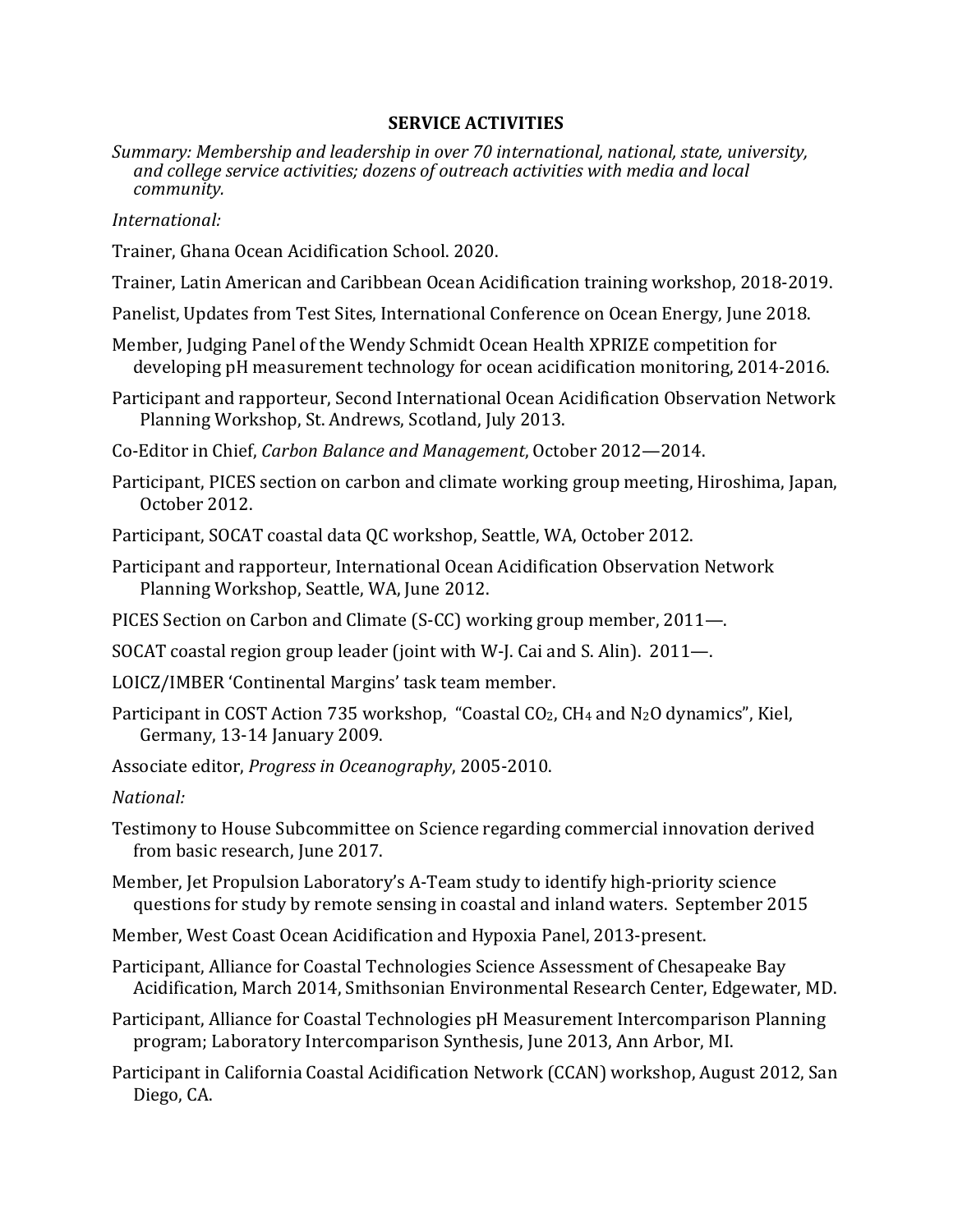- Participant, Alliance for Coastal Technologies pH Measurement Intercomparison Planning Workshop, Ann Arbor, MI, June 2012.
- Participant, Ocean Acidification Data Management Workshop, March, 2012, University of Washington, Seattle, WA, March 2012.
- California Coastal Acidification Network (CCAN) sub-committee memberships: Carbon chemistry (Chair); Data QA/QC; Ancillary parameter measurement approaches
- Speaker and participant in California Coastal Acidification Network (CCAN) workshop, July 2011, Costa Mesa, CA.
- Speaker and participant in NASA Ocean Deoxygenation Workshop, March-April 2010, NASA Ames Research Center, Mountain View, CA.
- Member, Alliance for Coastal Technologies pCO2 Technical Advisory Committee, 2010-.
- Participant, ACT pCO2 Technical Advisory Committee, 2011-
- Panelist, Ocean Acidification forum at Pacific Coast Shellfish Growers Association annual meeting, Portland, OR, September, 2009.
- Participant in technical meeting for the Willapa Seed Crisis project, Portland, OR, 18 March, 2009.
- Participant in Lamont Climate Center Mini Workshop, "Carbon productivity responses to increased dissolved inorganic carbon concentrations in surface ocean: Exploring the feasibility of an *in situ* mesoscale carbon addition experiment", Lamont Doherty Earth Observatory, Palisades, NY, 23-24 March, 2009.
- Data Manager, SO-GasEx cruise, 2008-.
- Member, Ocean Acidification Workshop steering committee, 2007.
- Member, US NACP Steering Committee, 2007-2009.
- Member, NACP Continental Synthesis Task Force, 2006-
- Member, Ocean Carbon and Biogeochemistry Scientific Steering Committee, 2007-2009.
- Chair, planning committee for "North American Continental Margins: A Synthesis and Planning Workshop." 2005-2006.
- Participant in "Ocean Carbon and Biogeochemistry Scoping Workshop on Terrestrial and Coastal Carbon Fluxes in the Gulf of Mexico", St. Petersburg, FL, May, 2008.
- Participant in ACT Towed Underwater Vehicles Workshop, Monterey, CA, February, 2007.
- Participant in "GEOSECS-II" Planning workshop, held in Toulouse, France, April 2003.
- Participant in "NSF Workshop to Address Future Scientific Needs in Oceanography in the Context of Academic Fleet Capabilities" held in Corvallis, Oregon, at the College of Oceanic & Atmospheric Sciences (COAS), Oregon State University, August, 2000.
- Participant in "OCTET: Ocean Carbon Transport, Exchanges and Transformations" Planning Workshop, 7-10 March, 2000 Warrenton VA.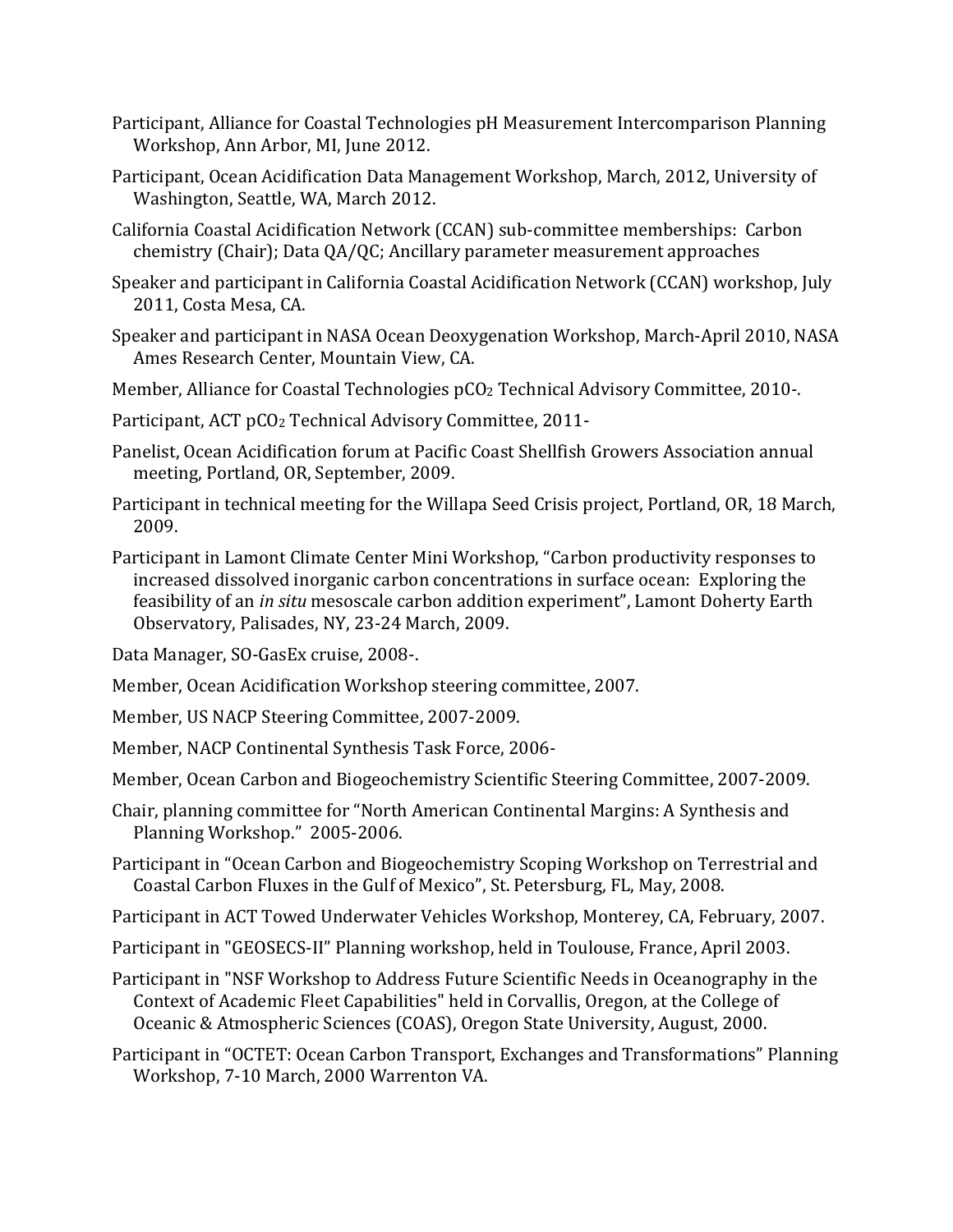- Organizer of The Calcite Symposium, a one-day series of talks on 11 June, 1997 sponsored by the Lamont-Doherty Earth Observatory Climate Center focusing on the role calcite dissolution and preservation plays in determining glacial/interglacial ocean chemistry and atmospheric CO2.
- Reviewer of papers for journals including *Geochimica et Cosmochimica Acta, Journal of Geophysical Research, Journal of Marine Research, Deep Sea Research, Nature, Science, Global Biogeochemical Cycles, Marine Chemistry, Marine Geology, Analytica Chimica Acta, Paleoceanography, Progress in Oceanography, Proceedings of the National Academy of Sciences, Limnology and Oceanography, Estuarine and Continental Shelf Science*, and *Journal of Phycology*.
- Reviewer of proposals for the Department of Energy, California SeaGrant, National Science Foundation, NASA, and NOAA's Office of Global Programs.
- Participant in proposal review panels for DOE, NSF, NASA, and NOAA.
- Reviewer of the National Research Council's report "Ocean Acidification: A National Strategy to Meet the Challenges of a Changing Ocean", National Academies Press, 2010.
- Technical reviewer of Ocean Observatories Initiative report on moored chemical sensors, 2010.

*State:*

- Presenter, 'Carbon 101' presentation to State of Oregon Energy Committee legislators, September 2018.
- Panelist, Oregon Coastal Economic Summit, August, 2018
- Presenter, Ocean Policy Advisory Council, Florence, OR, June 2014.
- Panelist, Oregon Coastal Economic Summit, Florence, OR, August 2013.
- Member, Science/technology committee for the Oregon Global Warming Commission, 2008—.
- Member, Oregon Climate Change Research Institute Science Advisory Board, 2009—.

*Oregon State University:*

- Member, Search Committee for joint CEOAS/COS opportunity hire in Microbiology. Feb-Mar 2016.
- Member, Search committee for CEOAS Interim Dean, September 2015.
- Member, Marine Science Initiative Outreach, Extension, and Partnerships Working Group, October 2014-July 2015.
- Chair, Department of Horticulture Undergraduate Academic Program Review Team, 2006.
- Chair, Department of Foreign Languages and Literature Undergraduate Academic Program Review Team, 2005.
- University Curriculum Council, 2003-2006.
- *College of Oceanic and Atmospheric Sciences:*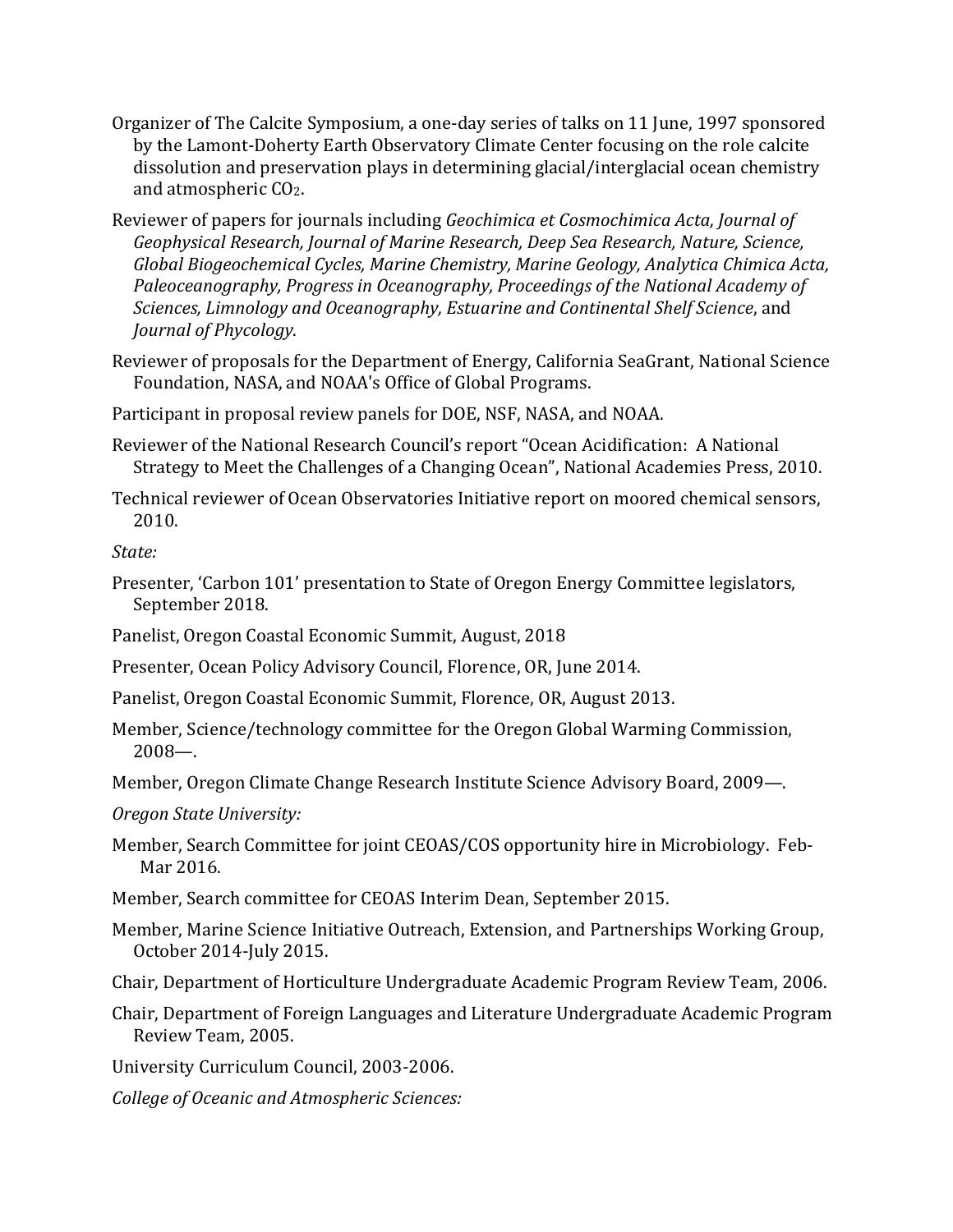Chair, Promotion and Tenure Committee, 2017-2018. Chair, tracer oceanographer search committee, 2015. Member, Promotion and Tenure committee; 2013-2014, 2014-2015, 2015-2016. Chair, Machine Shop Manager search committee, 2012. Member, Marine Technician Supervisor search committee, 2012. Member, Peer Review of Teaching, 2011-2012. Member, Wecoma Master search committee, 2011. Member, Emily Shroyer opportunity hire committee, 2011. Member, Lauren Juranek opportunity hire committee, 2011. College Merger Strategic Planning Group, 2010-2011 Ship Operations Committee, 2010-2013 Graduate Admissions Committee, 2009-2015 Core Curriculum Planning Group, 2008-2009. Faculty Hiring Consultative Committee III, 2007-2009. Scientific Facilities Committee, 2006-2009. Member, task force to prepare for UNOLS new ship competition, 2006. Chair, Safety Committee, 2004-2006. Ship Operations Committee, 2004-2007. Marine Superintendent Position Search Committee, 2004. Chair, Marine Biogeochemist Position Search Committee, 2003-2004. Safety Committee, 2003-3004. Instructional Programs Committee, 2003-2004. Peer Review of Teaching Committee, 2003-2004. Radiosiotope Chemist Position Search Committee, 2002-2003. Scientific Facilities Committee, 2001-2003. Promotion and Tenure Committee, 2001-2002. Faculty Advisory Committee, 2000-2002. Graduate Admissions Committee, 2000-2001. Library Committee, 1999-2000. Promotion and Tenure Committee, 1998-1999. *Outreach:* Engineers for a Sustainable Future, Wilsonville, Oregon February 2020.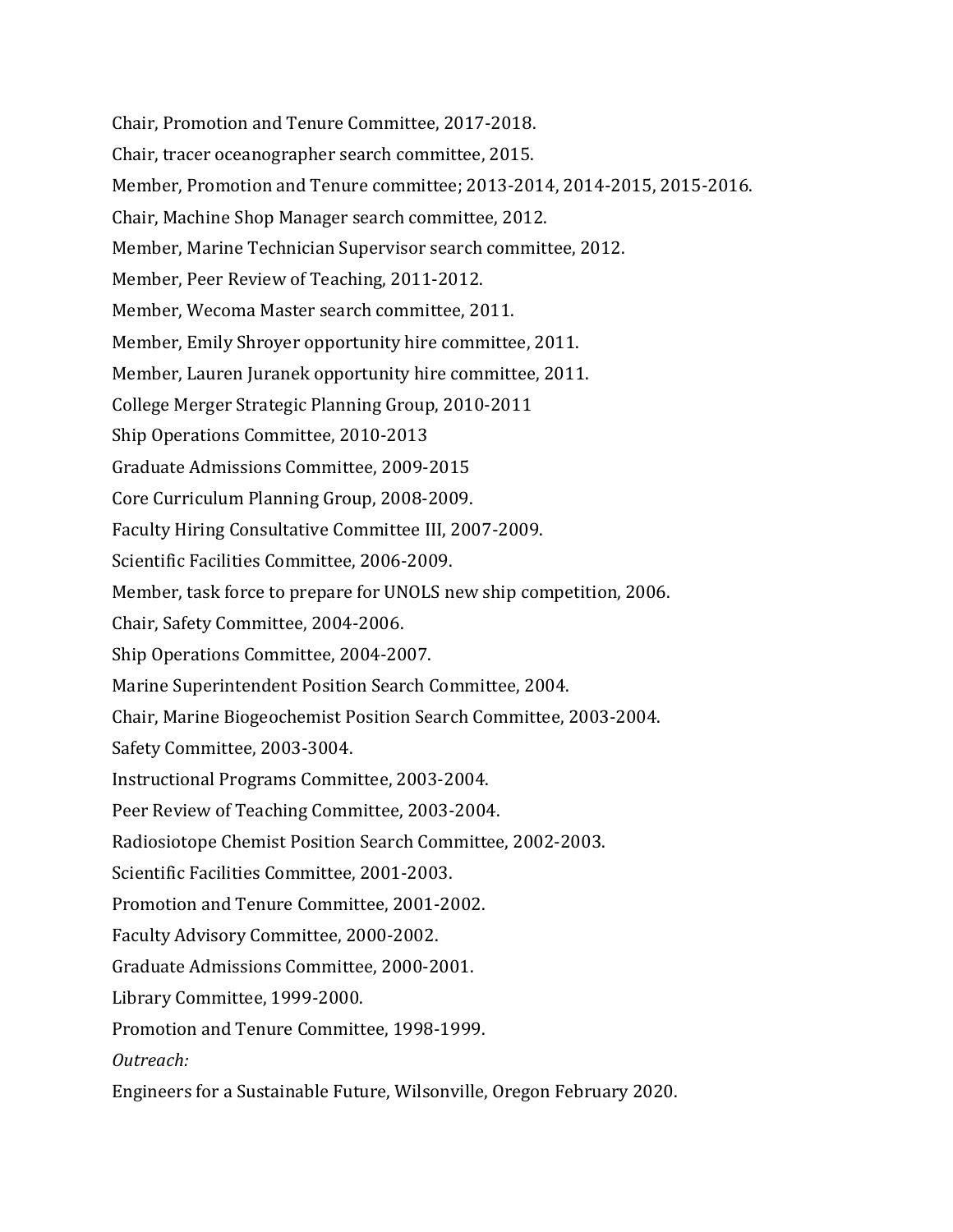American Academy for the Advancement of Sciences, How We Respond. February 2020.

Engineers for a Sustainable Future, Portland, Oregon September 2019

Yaquina River Watershed Council, February 2019.

- Yachats Academy, Testing Wave Energy on the Oregon Coast, Yachats, Oregon, January 2019.
- Science on Tap, Wave Energy on the Oregon Coast. Newport, Oregon, October 2018
- Surfrider Newport Chapter meeting: PacWave—Testing Wave Energy for the Future. July 2018
- Interview on Wave Energy with Oregon Public Broadcasting's Think Out Loud, May 2018. [https://www.opb.org/radio/programs/thinkoutloud/segment/gorge-recovery-wave](https://www.opb.org/radio/programs/thinkoutloud/segment/gorge-recovery-wave-energy-foster-care/)[energy-foster-care/](https://www.opb.org/radio/programs/thinkoutloud/segment/gorge-recovery-wave-energy-foster-care/)

Panelist, Beneath the Waves Film Festival, Linfield College, March 2016.

- Interviewee, Think Progress, August, 2015.
- Interviewee, KGW news, April 2015.
- Presenter, Douglas County Global Warming Coalition's Climate Change and the Health of the Ocean Earth Day Symposium, Roseburg, OR, April 2015.
- Interviewee, Public Broadcasting, Nova, Netarts, OR, April 2013.
- Interviewee, Mother Jones Magazine, March 2013.
- Interviewee, USA Today, March, 2013.
- Panelist, Public Interest Environmental Law Consortium Ocean Acidification Panel, Eugene, OR, March 2013.
- Speaker and panelist, Ocean acidification and hypoxia demystified. Tillamook Bay Community College, October 2012, Tillamook, OR.
- Speaker, National Ocean Sciences Bowl Oregon State University competition: "Ocean Acidification and the Pacific Northwest", March 2012, Corvallis, OR.
- Participant, COMPASS field trip with Oregon legislators to discuss ocean acidification and hypoxia, August 2011, Netarts, OR
- Presenter and participant in Song for the Blue Ocean: Science, Arts, and Ethics, Corvallis, OR, February 2011
- Speaker and panelist, Siuslaw Watershed Council meeting, March 2011, Florence, OR
- Speaker and Panelist, Pacific Coast Shellfish Growers Association annual meeting, September 2010, Tacoma, WA.
- Plenary speaker, Northwest Aquatic and Marine Educators conference, Florence, OR, July 2010.
- Interview with Keely Chalmers, KGW Channel 8 News, for story on river and estuarine impacts on coastal-ocean  $CO<sub>2</sub>$  chemistry, August, 2010.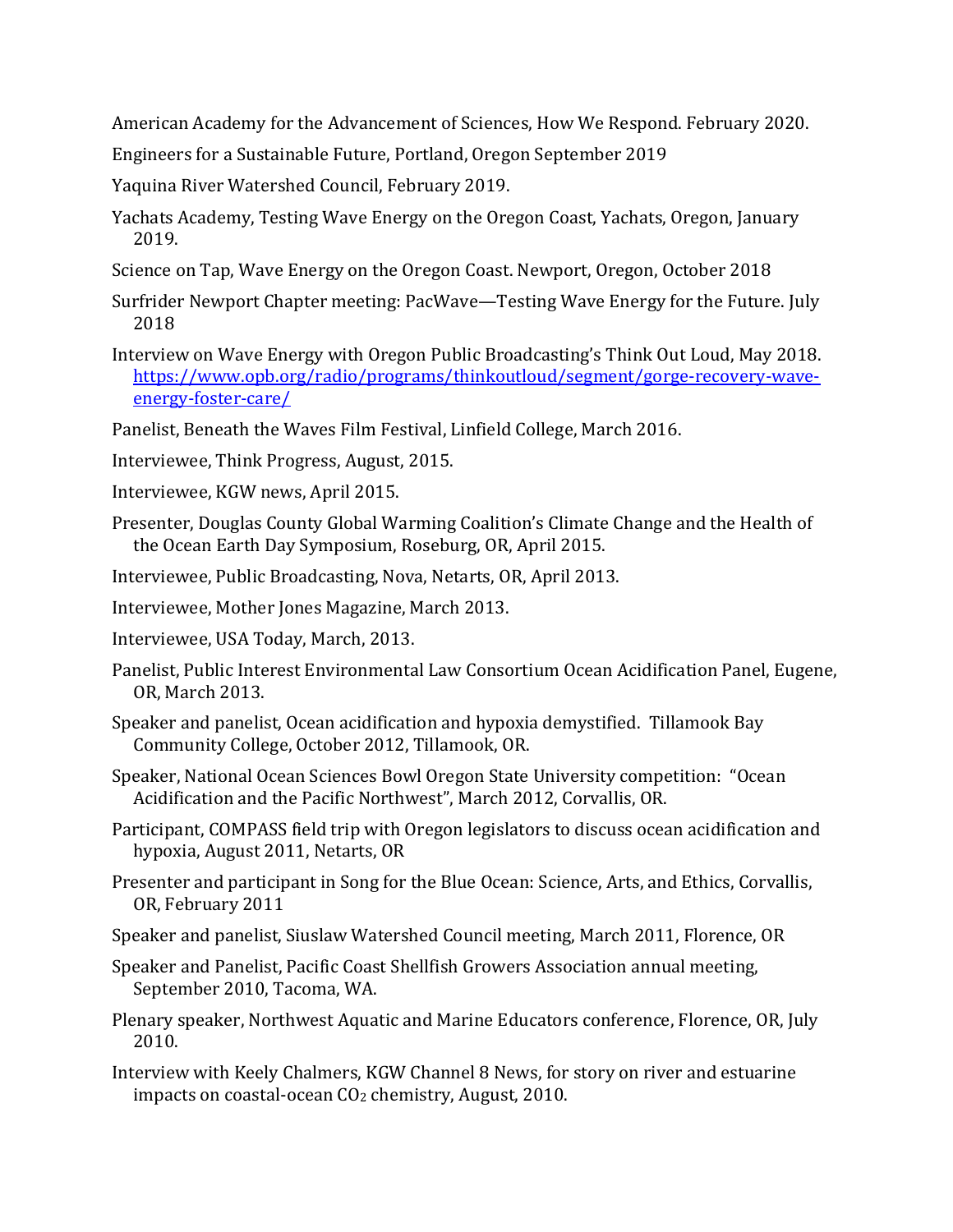- Why Does Seawater Sink? Outreach lab demonstration at Oak Grove Elementary School, Albany, OR, June 2010.
- Good Morning America, interview regarding ocean acidification, aired 22 April 2010. http://abcnews.go.com/GMA/Eco/ocean-acidification-hits-northwest-oysterfarms/story?id=10425738
- Friends of Bob Straub Environmental Lecture Series, "Oregon's coastal carbon cycle: The good, the bad, and the acidic*"*, 22 April, 2010.
- Salem Progressive Film Series, presentation on and discussion of ocean acidification following screening of "A Sea Change", 11 February 2010.
- Oregon Eco-Justice Team annual "Soup Salad and Speakers" event, presented seminar and participated in discussion, 31 January, 2010.
- Interview with Keely Chalmers, KGW Channel 8 News, for story on ocean acidification's impacts on coastal oyster industry, November, 2009.
- Panel discussion member Coastal and Estuarine Research Federation Chatauqua Session, CERF meeting, Portland, OR, November 2009.
- Panel discussion member for World Affairs Council of Oregon screening of "A Sea Change", Portland, OR, 13 October 2009.
- Panel discussion member at Pacific Coast Shellfish Growers Association, Portland, OR, September 2009.
- Interviewee for OPB's Denmark Project series, August 2009; [http://news.opb.org/denmark/.](http://news.opb.org/denmark/)
- Interviewee for OPB Oregon Field Guide episode on ocean acidification and impacts to shellfish industry, June 2009; episode aired February 2010; [http://www.opb.org/programs/ofg/segments/view/1742?q=ocean+acid.](http://www.opb.org/programs/ofg/segments/view/1742?q=ocean+acid)
- Acids and bases in ocean waters, Outreach lecture at Fir Grove Elementary, Albany, OR, June 2009.
- Invited speaker and panelist for "Ocean Acidification: Cause, Effect, and Response" panel, at Public Interest Environmental Law Council, Eugene OR, February, 2009.
- Invited speaker at Heceta Head Coastal Conference, Florence, Oregon, October 2008.
- Ocean Acidification and the Global Carbon Cycle. Lecture to the Science and Engineering PartnershipS (SEPS) Carbon Workshop, Oregon State University, 19 August 2008.
- Panel discussion member in "Our Acidic Ocean" on Oregon Public Broadcasting's Think Out Loud, 27 May, 2008.
- Interviewee for KUOW (Seattle NPR affiliate) regarding coastal ocean acidification, 27 May, 2008.
- The Southern Ocean Gas Exchange Experiment. Outreach lecture at Ione School, Ione, OR, February 2008.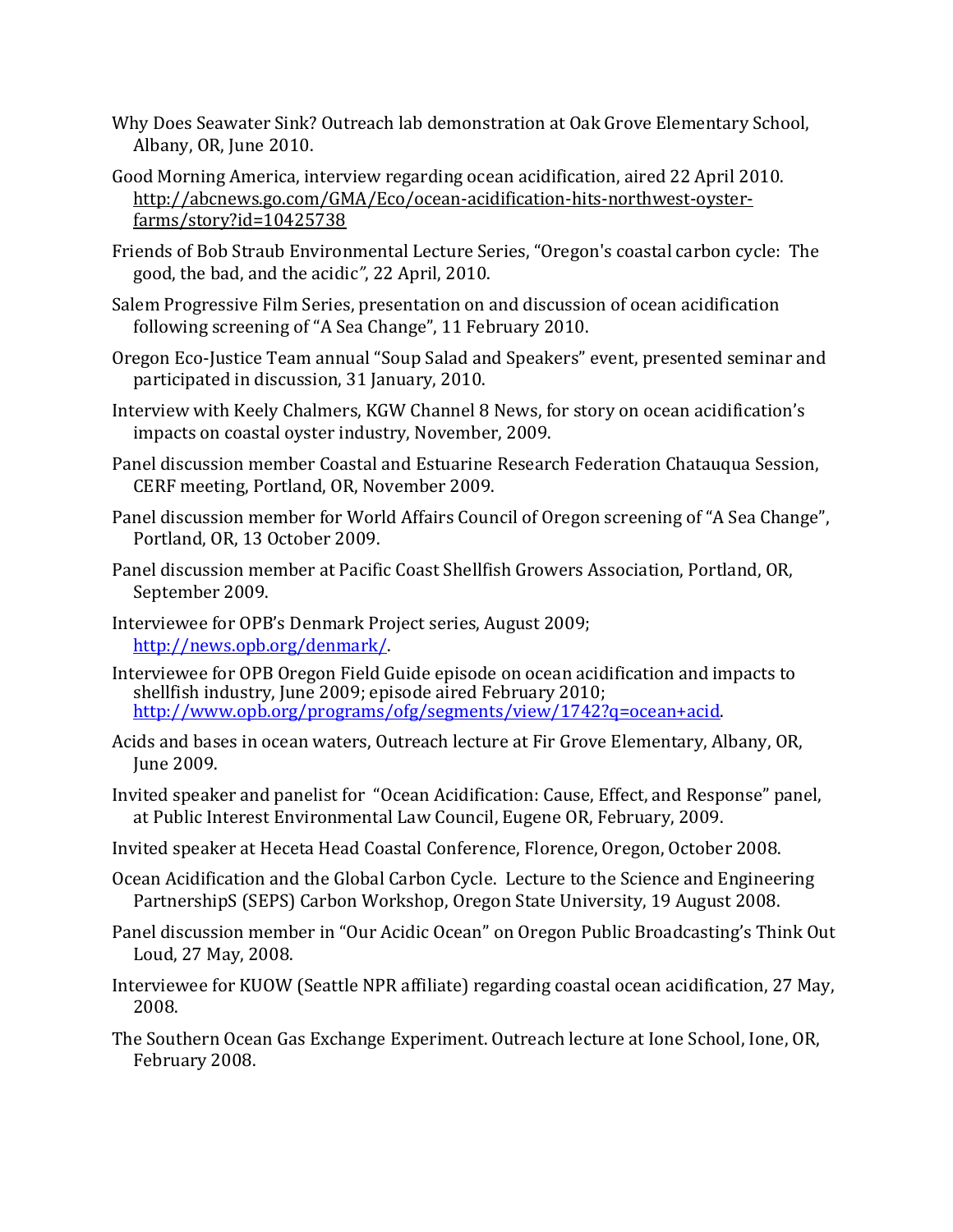- The Southern Ocean Gas Exchange Experiment. Outreach lecture at Fir Grove Elementary School, Albany, OR, February 2008.
- Why is there Salt in the Sea? Outreach lecture at Ione School, Ione, OR, December 2006.

Science Judge, CWOSE Science Fair, Monmouth, OR, February 2006.

Participant in the Saturday Academy's Apprenticeships in Science and Engineering event held at OSU, 2004.

Regular participant in National Ocean Sciences Bowl Oregon State competition, 1999-2015.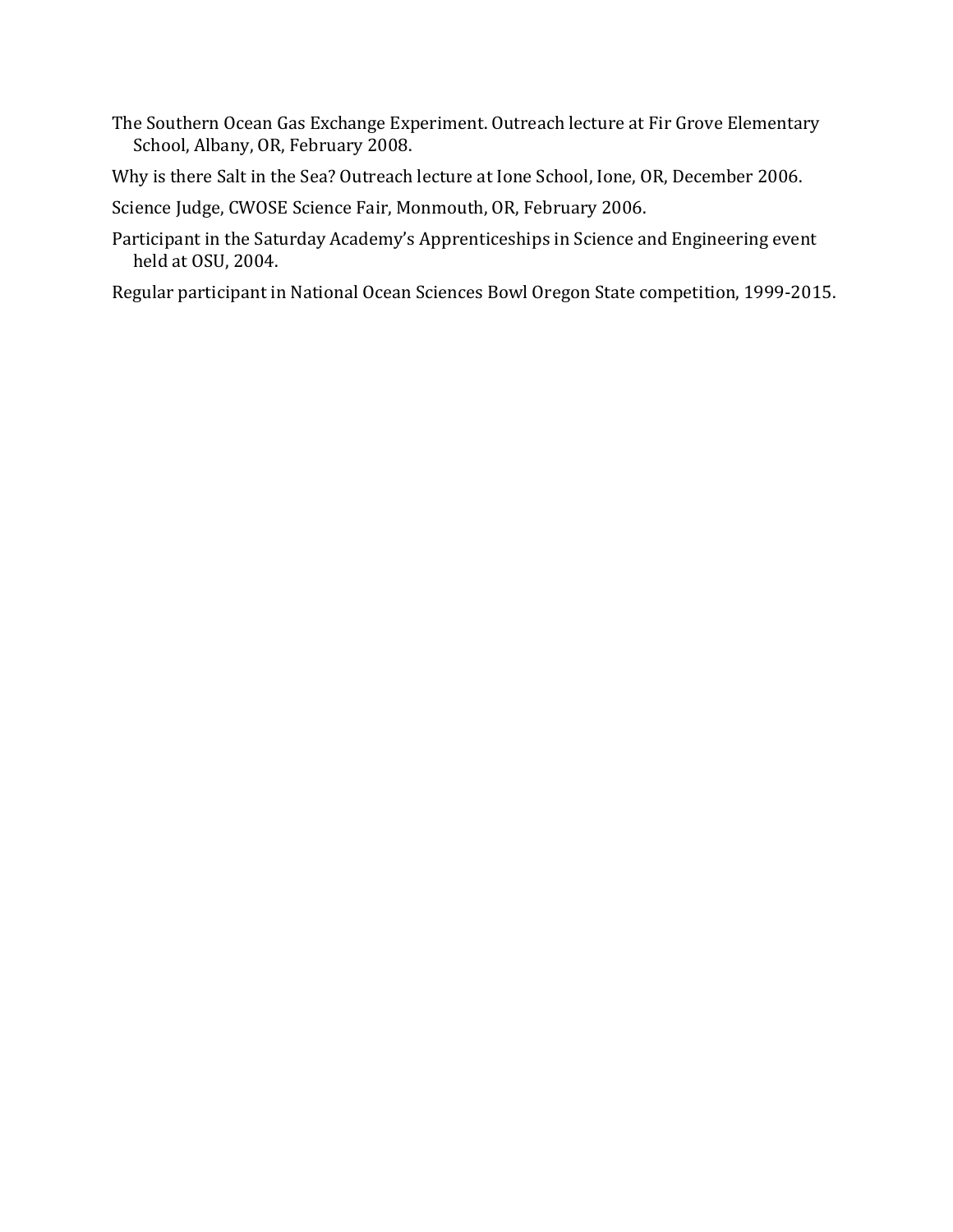### **EDUCATIONAL ACTIVITIES**

*Summary: three postdoctoral scholars, 32 graduate students, and 7 undergraduates advised; 23 courses taught.*

### *Post Doctoral Scholars Advised:*

- Cheryl Harrison, College of Earth Ocean and Atmospheric Sciences, co-advised with R. Samelson, 2012-2015.
- Mariona Segura-Nocera: College of Oceanic and Atmospheric Sciences; primary advisor, 2009-2010.
- Andrea van der Woude: College of Oceanic and Atmospheric Sciences; co-advisor with P. Strutton, 2008-2010.
- *Graduate Students Advised:*
- Tristen Myers, College of Earth, Ocean and Atmospheric Sciences MS student; thesis committee member 2021-.
- Layla Ghazi, College of Earth, Ocean and Atmospheric Sciences MS student; thesis committee member 2020-.
- Selina Lambert, , College of Engineering MS student; thesis committee member 2019-.
- Will Fairchild, College of Earth, Ocean and Atmospheric Sciences MS student; thesis advisor 2017-2020. Degree awarded March 2020.
- Michael Moses, College of Earth, Ocean and Atmospheric Sciences MS student; thesis advisor 2017-2019. Degree awarded June 2019.
- Lisa Windom, Soil Science and Water Resource Science MS student committee member, 2017-2020.
- Peter Chace, College of Earth, Ocean and Atmospheric Sciences MS student; thesis committee member 2016-2019. Degree awarded June 2019.
- J. Andrew Menking, College of Earth, Ocean and Atmospheric Sciences PhD student; thesis committee member 2016 – 2019. Degree awarded June 2019.
- Iria Gimenez-Calvado, College of Earth, Ocean and Atmospheric Sciences PhD student; thesis committee member 2013—2018. Degree awarded December 2018.
- Steve Pacella, College of Earth, Ocean and Atmospheric Sciences PhD student; thesis committee member 2016-2018. Degree awarded November 2018.
- Brian Erickson, College of Earth, Ocean and Atmospheric Sciences MS student; thesis committee member 2016-2018. Degree awarded June 2018.
- Nancy Williams, College of Earth, Ocean and Atmospheric Sciences PhD student; thesis committee member 2015—2018. Degree awarded February 2018.
- Rosie Gradoville; College of Oceanic and Atmospheric Sciences PhD student; thesis committee member, 2013—2017. Degree awarded June 2017.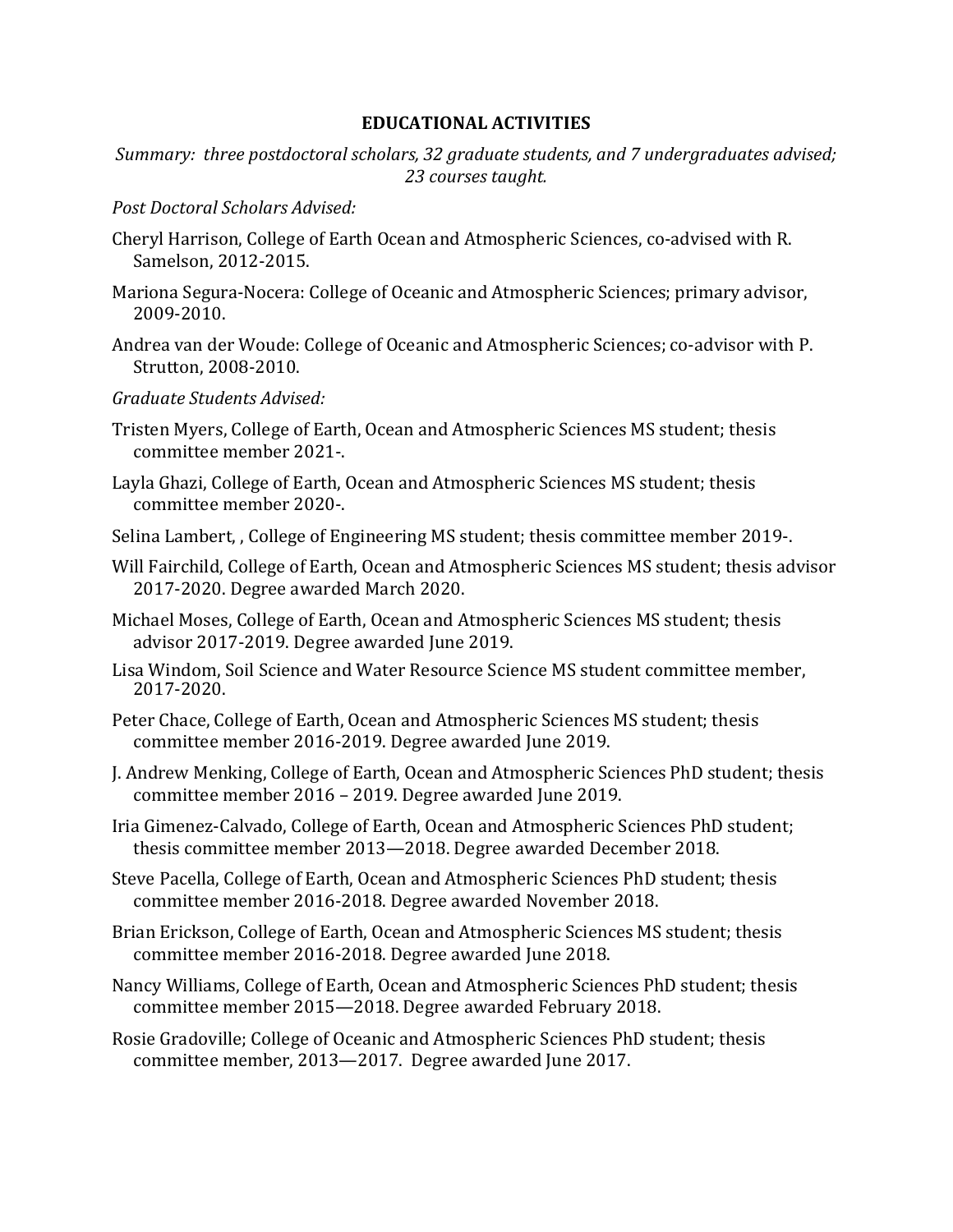- Aaron Jones, College of Earth, Ocean and Atmospheric Sciences MS student; thesis advisor 2016-2017.
- Cameron Allen, College of Earth, Ocean and Atmospheric Sciences MS student; thesis committee member 2015—2018.
- Stephanie Smith, College of Earth, Ocean and Atmospheric Sciences MS student; thesis committee member 2013—2016. Degree awarded May 2016.
- Colleen Wall; College of Oceanic and Atmospheric Sciences MS student; thesis advisor, 2011-2014; degree awarded January 2014.
- Elizabeth Brunner, College of Earth, Ocean and Atmospheric Sciences MS student; thesis committee member 2012—2013; degree awarded October 2013.
- Rosie Gradoville; College of Oceanic and Atmospheric Sciences MS student; thesis committee member, 2011-2013; degree awarded June 2013.
- Matthew Gray; Oregon State University Department of Fisheries and Wildlife PhD student; thesis committee member, 2011-2013.
- Maria Kavanaugh; College of Oceanic and Atmospheric Sciences PhD student; thesis committee member, 2010-2012. Degree awarded October, 2012.
- Jesse Vance; College of Oceanic and Atmospheric Sciences MS student; thesis advisor, 2010- 2012; degree awarded June 2012.
- Katherine Harris, University of Montana Department of Chemistry, PhD student; thesis committee member, 2010-2014; degree awarded January 2014.
- Joey Crosswell; University of North Carolina Institute of Marine Science PhD student; thesis committee member, 2010-; Co-I on project funding student research, provider of core measurement technology for project; 2008-2013; degree awarded 2013.
- Wiley Evans: College of Oceanic and Atmospheric Sciences PhD student; co-Advisor with P. Strutton, 2006-2011; degree awarded June, 2011.
- Samantha Siedlecki, University of Chicago PhD student; Co-I on project funding student research; supervisor on two research cruises. Degree awarded 2010.
- Elizabeth Lakin; College of Oceanic and Atmospheric Sciences MS student; thesis committee member, 2008-2010. Degree awarded April, 2010.
- Rachel Holser: College of Oceanic and Atmospheric Sciences MS student; thesis committee member, 2007-2010. Degree awarded March, 2010.
- Matt Alkire, College of Oceanic and Atmospheric Sciences PhD candidate; PhD exam committee chair, 2006.
- Chris Holm: College of Oceanic and Atmospheric Sciences MS student; thesis committee member, 2005-2006. Degree awarded December, 2006.
- Mike Wetz: College of Oceanic and Atmospheric Sciences PhD student; thesis committee member, 2003-2006. Degree awarded August, 2006.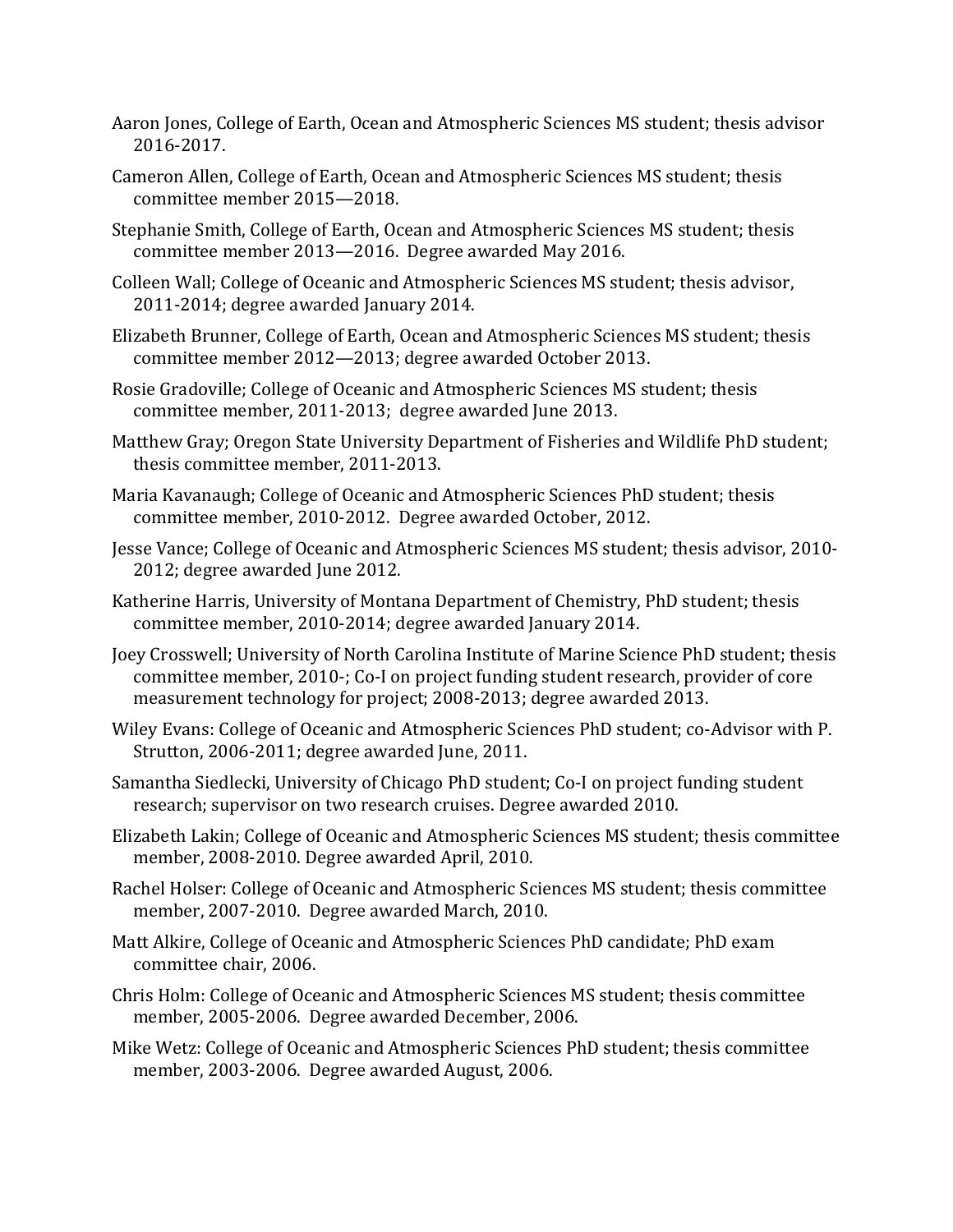- Octavio Cruz-Uribe: Chemical Engineering PhD student; thesis committee member, 2004- 2008; degree defended, 2008.
- Leah Bandstra: College of Oceanic and Atmospheric Sciences MS student; thesis advisor, 2001-2004; Degree awarded June, 2004.
- Paul Covert: College of Oceanic and Atmospheric Sciences PhD student; thesis advisor, 2002-2004.
- Woody Moses: College of Oceanic and Atmospheric Sciences MS student; thesis committee member, 2001; Degree awarded August, 2001.
- Brian Haley: College of Oceanic and Atmospheric Sciences PhD candidate; PhD exam committee member, 2000.

*Undergraduate students advised:*

Selina Lambert, Oregon State University, 2016-2019.

Zoe Kilmer, Oregon State University, 2016-2018.

Carrie Weekes, Oregon State University, 2014-2017.

Wiley Wolfe, Oregon State University, 2014-2016.

Michael Bloom, Oregon State University, 2013-2014

Ann Swanson, Oregon State University, 2011-2013.

Victoria Klein, Oregon State University Honors College, 2012-2013.

*Courses Taught and Developed:*

- \* Oceanography 522: Ocean Biogeochemical Dynamics. Tier-II core course for all Ocean Ecology and Biogeochemistry students, covering ocean and global elemental cycling. Course text, Sarmiento and Gruber's Ocean Biogeochemical dynamics. Winter Quarter 2021.
- \* Oceanography 522: Ocean Biogeochemical Dynamics. Tier-II core course for all Ocean Ecology and Biogeochemistry students, covering ocean and global elemental cycling. Course text, Sarmiento and Gruber's Ocean Biogeochemical dynamics. Winter Quarter 2020.
- \* Oceanography 522: Ocean Biogeochemical Dynamics. Tier-II core course for all Ocean Ecology and Biogeochemistry students, covering ocean and global elemental cycling. Course text, Sarmiento and Gruber's Ocean Biogeochemical dynamics. Winter Quarter 2018.
- \* Oceanography 522: Ocean Biogeochemical Dynamics. Tier-II core course for all Ocean Ecology and Biogeochemistry students, covering ocean and global elemental cycling. Course text, Sarmiento and Gruber's Ocean Biogeochemical dynamics. Spring Quarter 2017.
- \* Oceanography 522: Ocean Biogeochemical Dynamics. Tier-II core course for all Ocean Ecology and Biogeochemistry students, covering ocean and global elemental cycling.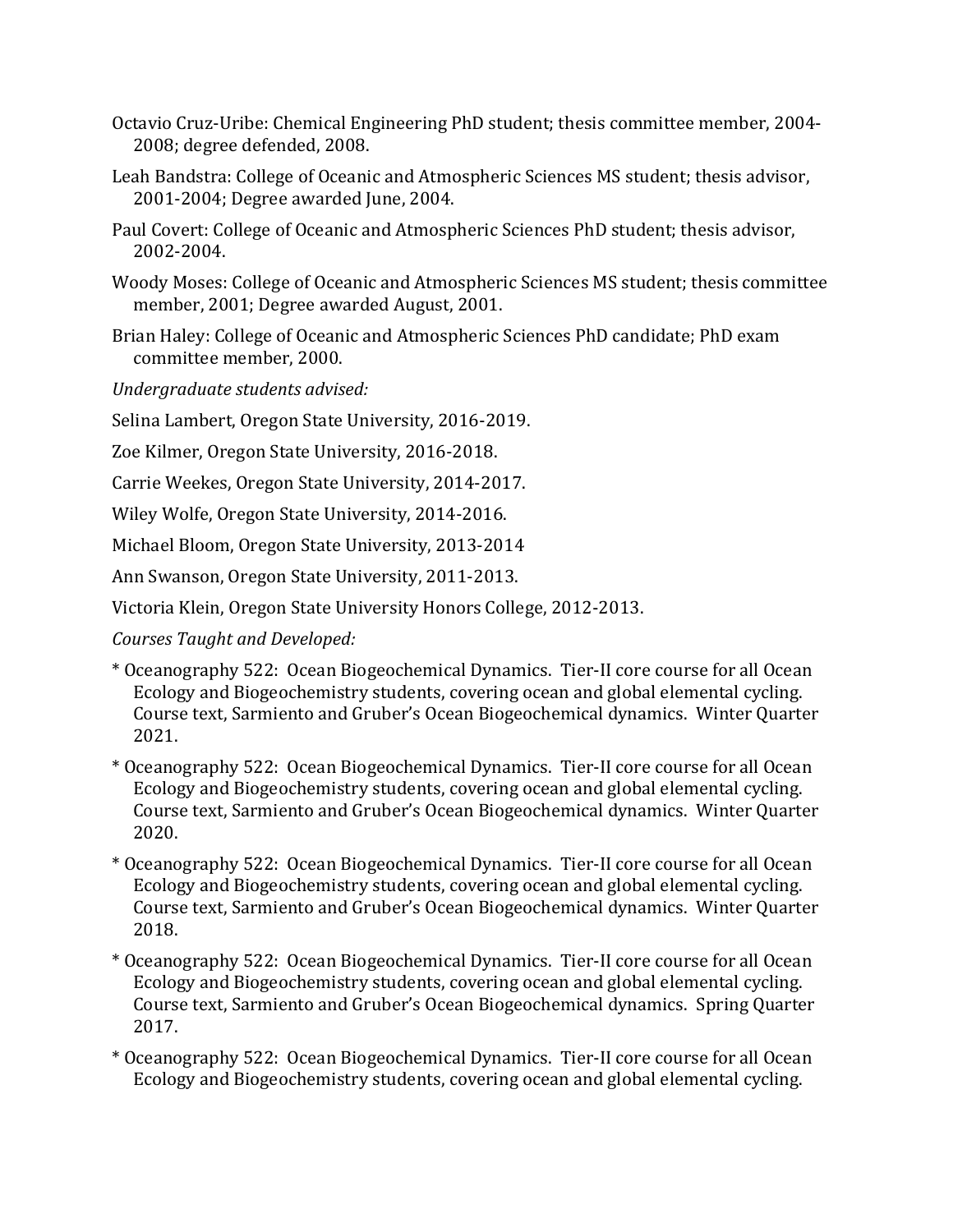Course text, Sarmiento and Gruber's Ocean Biogeochemical dynamics. Spring Quarter 2016.

- Oceanography 450: Chemical Oceanography. Required course for Oceanography-minor undergraduates in Earth and Environmental Sciences; elective for students in Environmental sciences and engineering. Winter Quarter 2016.
- \* Oceanography 522: Ocean Biogeochemical Dynamics. Tier-II core course for all Ocean Ecology and Biogeochemistry students, covering ocean and global elemental cycling. Course text, Sarmiento and Gruber's Ocean Biogeochemical dynamics. Spring Quarter 2015.
- Oceanography 407/507: CEOAS Graduate student seminar. Spring quarter 2015. Co-Taught by Y. Spitz.
- \* Oceanography 522 (formerly OC599-1): Ocean Biogeochemical Dynamics. Tier-II core course for all Ocean Ecology and Biogeochemistry students, covering ocean and global elemental cycling. Course text, Sarmiento and Gruber's Ocean Biogeochemical dynamics. Spring Quarter 2014.
- \*Oceanography 599-1: Ocean Biogeochemical Dynamics. Tier-II core course for all Ocean Ecology and Biogeochemistry students, covering ocean and global elemental cycling. Course text, Sarmiento and Gruber's Ocean Biogeochemical dynamics. Co-taught and developed with M. Goni. Spring Quarter 2013.
- \*Oceanography 599-1: Ocean Biogeochemical Dynamics. Tier-II core course for all Ocean Ecology and Biogeochemistry students, covering ocean and global elemental cycling. Course text, Sarmiento and Gruber's Ocean Biogeochemical dynamics. Co-taught and developed with M. Goni. Spring Quarter 2012.
- \*Oceanography 669: Ocean Carbon Cycles. Course covering the natural ocean carbon cycle in the context of anthropogenic perturbations. Course materials drawn from Sarmiento and Gruber's Ocean Biogeochemical Dynamics; SOCCR and NACM reports; scientific literature and online databases. Winter Quarter 2011.
- \*Oceanography 651: Advanced Chemical Oceanography. Biogeochemical Recipes: Using mass, energy and momentum balances to interpret biogeochemical data. Winter quarter, 2010.
- \*Oceanography 669: Ocean Carbon Cycles. New course covering the natural ocean carbon cycle in the context of anthropogenic perturbations. Course materials drawn from Sarmiento and Gruber's Ocean Biogeochemical Dynamics; SOCCR and NACM reports; scientific literature and online databases. Developed and taught with R. Collier, Winter Quarter 2009.
- Oceanography 652: Chemical Oceanography Laboratory. Carbonate chemistry section of this course in Fall quarter 2008.
- Oceanography 652: Chemical Oceanography Laboratory. Carbonate chemistry section of this course in Spring quarter 2006.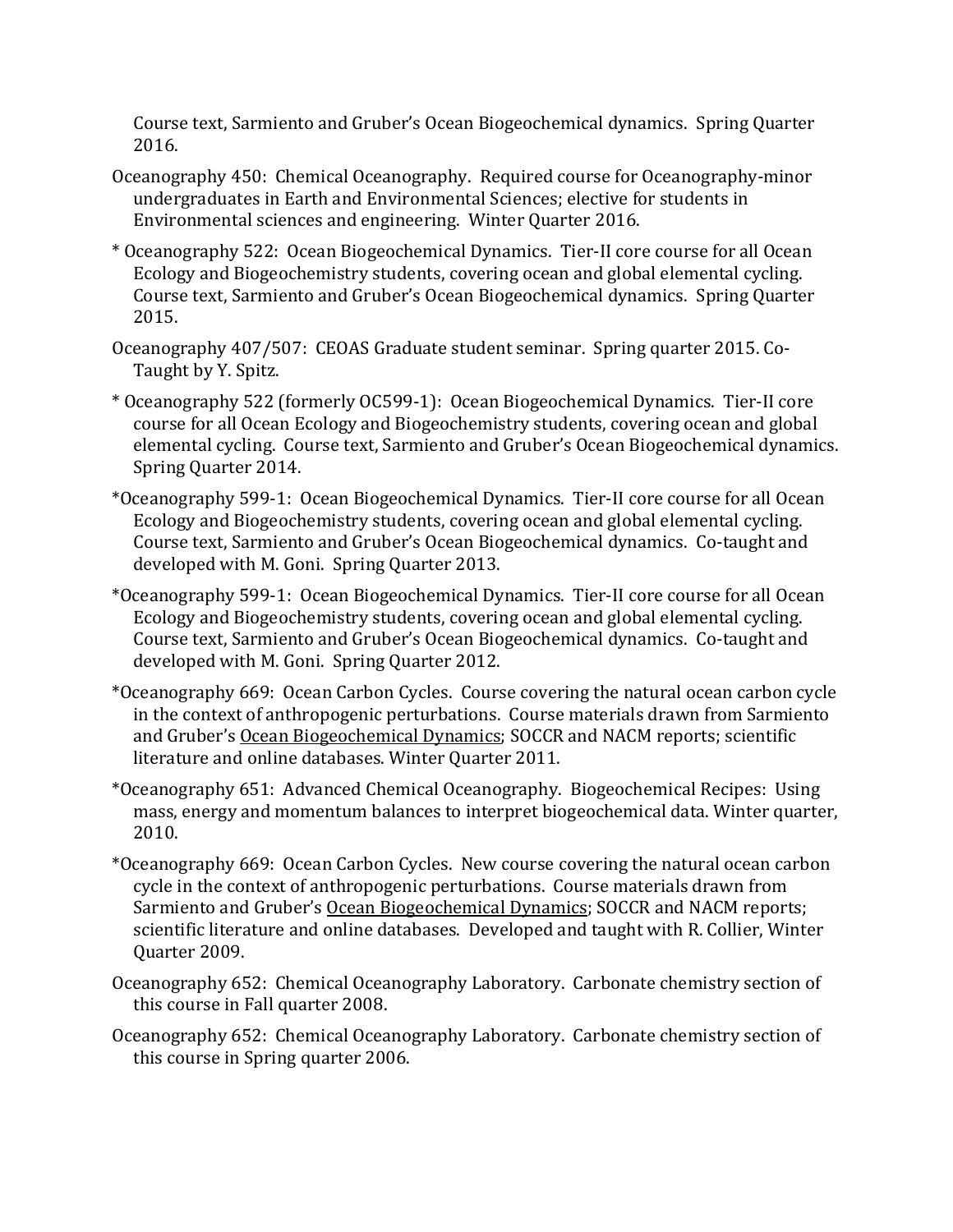- \*Oceanography 651: Advanced Chemical Oceanography. Biogeochemical Recipes: Using mass, energy and momentum balances to interpret biogeochemical data. Spring quarter, 2004. I developed this course, which covered the fundamentals of mass, energy, and momentum balances, including introduction to basic representations of physical transport and introductory chemical kinetics; derivation and classification of basic continuity equations; introduction to analytical and numerical solutions to continuity equations; identification of proper solution approaches to special cases; and application to solution of oceanographic problems. Course materials were drawn from classical engineering, mathematics, and chemistry textbooks, and chemical oceanographic literature.
- Oceanography 507 (Biogeochemical Oceanography Seminar Series; Fall quarter 2001- Spring Quarter 2005). Series of outside-of-COAS speakers addressing the Biological, Geological, and Chemical Oceanography faculty and students in the Fall quarters of these years, and of COAS and other local faculty and students in other quarters of 2003. Students were encouraged to interact with speakers, and course was synchronized with OC550 Chemical Oceanography Core Course. Notable visiting speakers included David Archer, the late John Hedges, Rick Jahnke, Steve Emerson, Paul Quay, the late Taro Takahashi, John Marra, Bob Anderson, Dick Feely, Chris Sabine, Flip Froelich, Craig Carlson, Niki Gruber, Jess Adkins, Ellery Ingall, David Ho, Jean Lynch, and others.
- Oceanography 652: Chemical Oceanography Laboratory. Field-sampling, carbonate chemistry and nutrient chemistry sections of this course in Spring quarter 2003.
- Oceanography 550: Chemical Oceanography (core course). Fall quarter, 2000.
- Oceanography 331: Introduction to Oceanography, Distance Education Version. Videotaped set of lectures covering introductory chemical oceanography for undergraduates for Spring quarter 2000.
- Oceanography 550: Chemical Oceanography (core course). Fall quarter, 1999.
- Oceanography 331: Introduction to Oceanography. I taught the chemical and physical oceanography sections of this course in Spring quarter 1999, in coordination with Professor R. Duncan and Crystal T. Sigmon who taught, respectively, the geological and biological oceanography sections.
- Oceanography 652: Chemical Oceanography Laboratory. Carbonate chemistry section of this course in Spring quarter, 1999.
- \*Hales developed or co-developed curriculum for these courses.
- *Guest Lectures*
- Thermodynamics II—non-ideal solutions. Delivered to Laurie Juranek's Ocean Biogeochemical Dynamics class, Winter 2018.
- "A global problem with local impacts: Ocean Acidification in Cascadian Margin waters in the context of the IPCC report." Delivered to Phil Mote's Intergovernmental Panel on Climate Change Seminar Series (OC407/507), Winter 2016.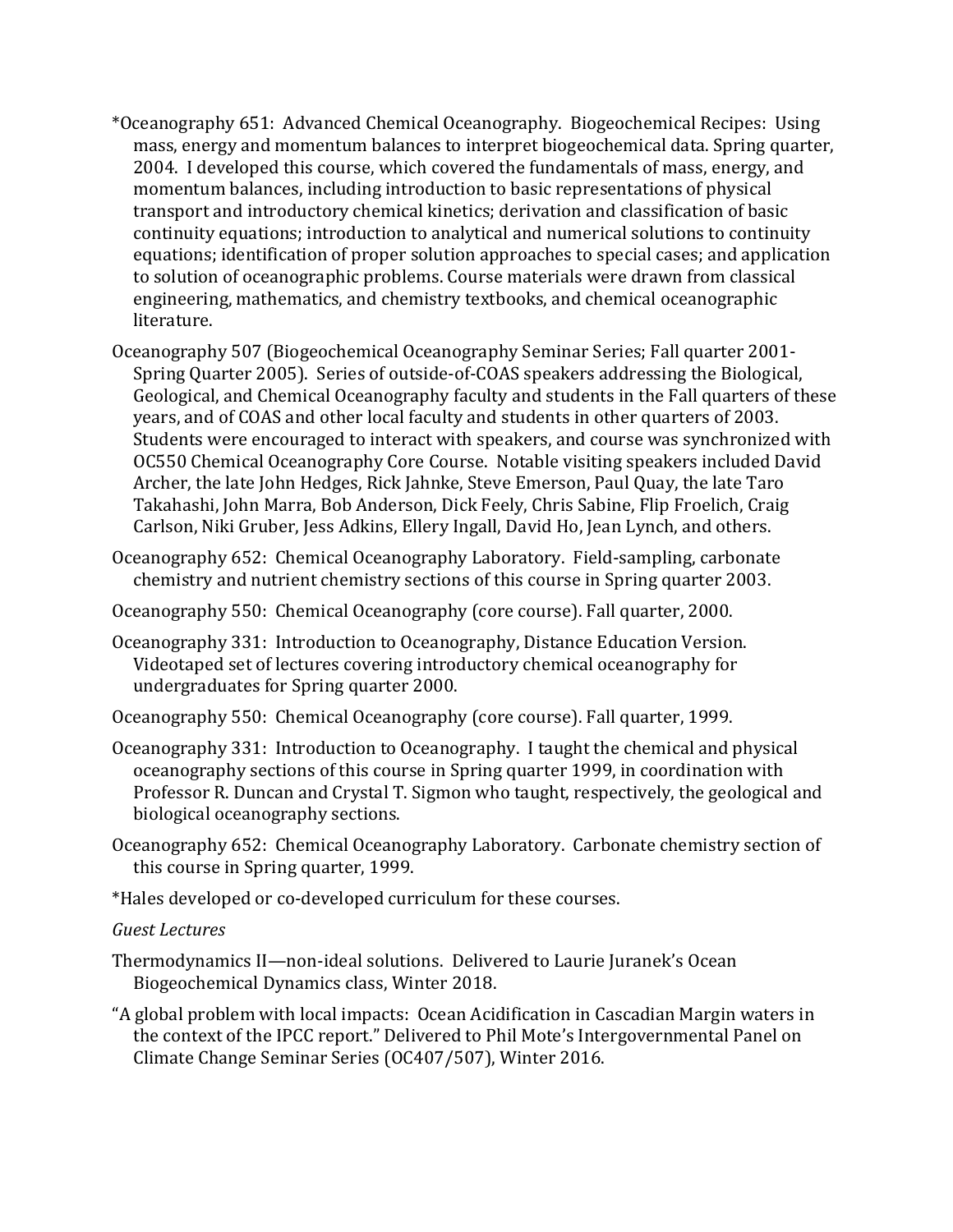- "Calcite Diagenesis and the Lysocline, past and present." Delivered to Brian Haley and Joe Stoner's Marine Sedimentology (OC562) course, Winter 2016.
- "Ocean Acidification: Is there an issue in a variable world?", delivered to Lorenzo Cianelli's Biological Oceanography (OC440) course, May, 2014.
- "Environmental variability in ocean acidification stress, and mechanisms for biological response. Is there an issue in a variable world?", delivered to Yvette Spitz' Biological Oceanography (OC440) course, May, 2013.
- "Ocean Acidification and its Effects on Marine Biota", delivered to Lorenzo Cianelli's Biological Oceanography (OC440) course, May, 2012.
- "Ocean Acidification and the Pacific Northwest", delivered to Marla Chaney's Fisheries Technology course, Mount Hood Community College, February, 2012.
- "Ocean Acidification and the Pacific Northwest", delivered to Ted Strub's OC331 course, "Man's Impact on Climate", November, 2011.
- "Ocean Acidification and Climate Change", delivered to Christoph Thomas' ATS320 course, "Man's Impact on Climate", October, 2010.
- "Ocean Acidification and its Effects on Marine Biota", delivered to Lorenzo Cianelli's Biological Oceanography (OC440) course, May, 2010.
- "Carbon Cycling in Eastern Boundary Upwelling Systems", delivered to Ted Strub's Special Topics course on eastern boundary currents, May, 2009.
- "Climate Change and Ocean Acidification", delivered to Beverly Law's Forestry course "Global Change and the Earth System", April, 2008.

# *External Courses*

- The Ocean Foundation's Latin America and Caribbean Ocean Acidification Workshop, Santa Marta, Colombia, January 2019.
- Schmidt Ocean Health Ocean Acidification Workshop, Newport, OR, August 2018.
- PICES Summer School, "Ocean Observing Systems and Ecosystem Monitoring". One-week field and lab course for international students from Pacific nations. Hatfield Marine Science Center, Newport, OR, August 2013.
- Center for Ocean Sciences Education Excellence (COSEE) summer workshop for community college instructors, July, 2010; One-day course "Carbon Cycling and Climate Change" consisting of five lectures, three lab modules, and two web modules.

# **FIELD EXPERIENCE**

- *Summary: Over 600 days at sea on 17 different vessels with over two dozen different ports of call.*
- *MV Pacific Eagle*, 9 April 2021, 1 day, Coos Bay, OR- Coos Bay, OR. CB06 Ocean Acidification mooring turnaround
- *RV Oceanus*, 30-31 July 2019 (2 days). Seeking the deglacial wave climate as captured in Oregon shelf sediment cores. Newport, OR-Newport, OR.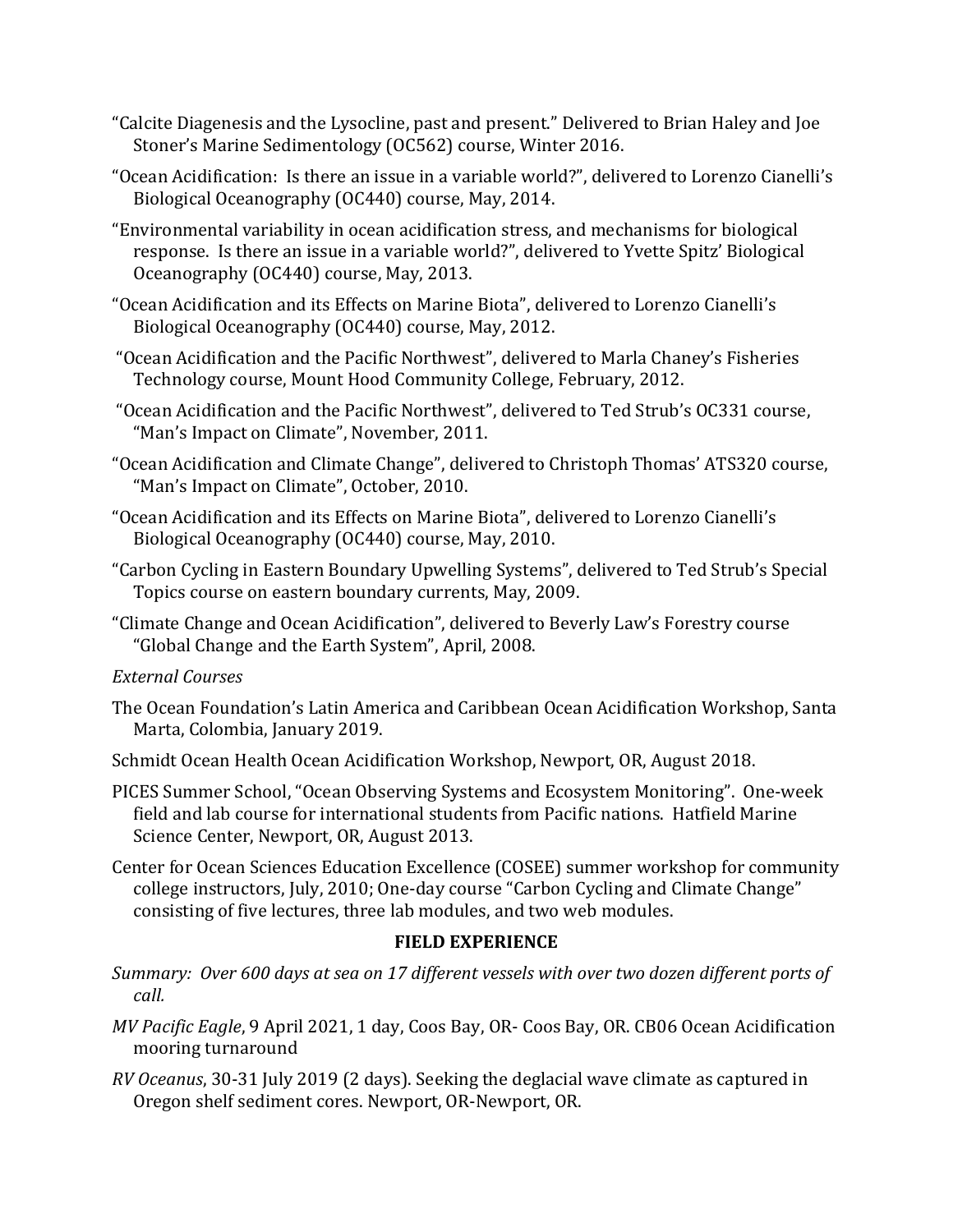- *RV Miss Linda*, March 2019 (2 days). Sediment coring to assess characteristics for cable burial and anchoring for PacWave South. Newport, OR-Newport, OR.
- *RV Sikuliaq*, July-August 2017 (24 days). Study of late season productivity and export in an ice-free Arctic. Seward, AK – Nome, AK.
- *\*RV Oceanus*, June 2017 (4 days). State-funded student-cruise studying Ocean Acidification and Hypoxia on the Oregon Coast. Newport, OR – Newport, OR.
- *RV Sikuliaq*, September 2016 (27 days). Study of late season productivity and export in an ice-free Arctic. Nome, AK – Nome, AK.
- *RV Oceanus*, October 2014 (2 days). Deployment of new OA buoy "FLOATer" at NH10. Newport, OR – Newport, OR.
- *\*RV Oceanus*, July 2012 (6 days). Mid-season surveying of OA-relevant carbon-system dynamics. Newport, OR – Newport, OR.
- *\*RV Wecoma*, September 2011 (5 days). Late-season surveying of OA-relevant carbonsystem dynamics. Newport, OR – Newport, OR.
- *\*RV Wecoma*, May 2011 (5 days). Early-season surveying of OA-relevant carbon-system dynamics. Newport, OR – Newport, OR.
- *RV Elakha*, December 2010 (1 day). Shelf-break mooring recovery. Newport, OR Newport, OR.
- *RV Wecoma*, August 2010 (8 days). Columbia River estuary and plume experiment. Astoria, OR – Newport, OR.
- *RV Wecoma*, October 2009 (1 day). Shelf-break mooring deployment. Newport, OR Newport, OR.
- *\*RV Wecoma*, July-August 2009 (14 days). Seasonal Upwelling and Coastal Carbon Export and Sequestration (SUCCES) shelf-edge study. Newport, OR – Newport, OR.
- *\*RV Wecoma*, May-June 2009 (14 days). Seasonal Upwelling and Coastal Carbon Export and Sequestration (SUCCES) shelf-edge study. Newport, OR – Newport, OR.
- *\*RV Wecoma*, September 2008 (5 days). Seasonal Upwelling and Coastal Carbon Export and Sequestration (SUCCES) pilot study. Newport, OR – Newport, OR.
- *RV Ron Brown*, February-April 2008 (44 days). Southern Ocean Gas Exchange eXperiment (SO-GasEX) studying the effects of gas exchange in high wind and sea-state conditions. Punta Arenas, Chile – Montevideo, Uruguay.
- *RV John Martin*, September 2006 (4 days). Field study in support of GOES-R remote sensing validation. Moss Landing, CA.
- *RV Roger Revelle*, January-February 2003 (23 days). Third field-study of the COAST program studying the wind-driven upwelling environment of the Oregon Coast. San Diego, CA – Newport, OR.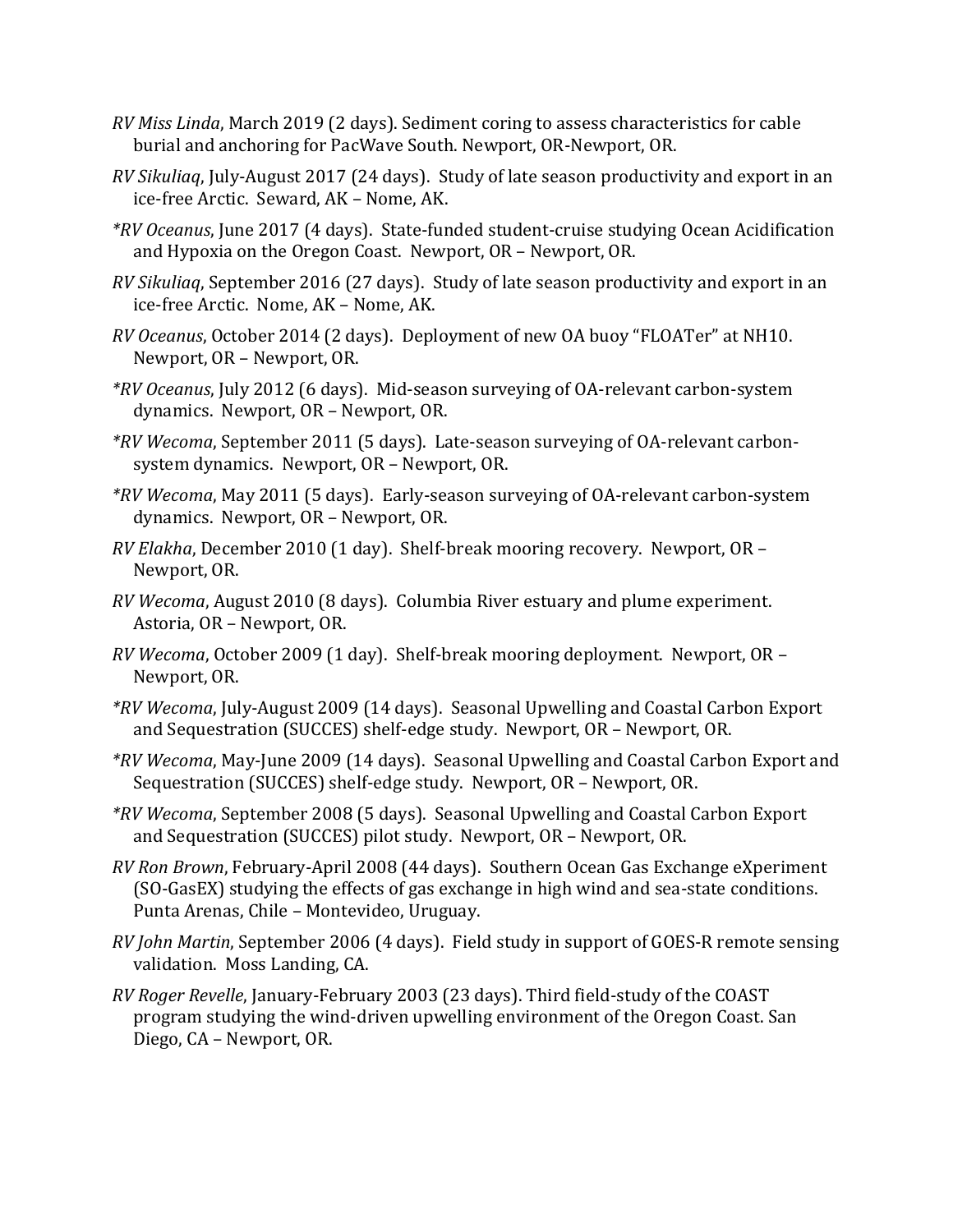- *RV Endeavor*, August 2002 (11 days). Third cruise (in a series of three) studying biogeochemical cycling in a buoyancy driven front on the shelf-break on the Mid-Atlantic Bight. Narragansett, RI – Narragansett, RI
- *RV Endeavor*, June 2002 (11 days). Second cruise (in a series of three) studying biogeochemical cycling in a buoyancy driven front on the shelf-break on the Mid-Atlantic Bight. Narragansett, RI – Narragansett, RI
- *RV Roger Revelle*, Jan-Feb 2002 (42 days). SOFeX. Cruise studying the biogeochemical response to surface ocean iron fertilization. Lyttleton, NZ – Lyttleton, NZ.
- *RV Thomas G. Thompson*, August 2001 (19 days). Second field-study of the COAST program studying the wind-driven upwelling environment of the Oregon Coast. Newport, OR – Newport, OR.
- *RV Endeavor*, July 2001 (10 days). First cruise (in a series of three) studying biogeochemical cycling in a buoyancy-driven front on the shelf-break on the Mid-Atlantic Bight. Narragansett, RI – Narragansett, RI.
- *RV Thomas G. Thompson*, May 2001 (17 days). First field-study of the COAST program studying the wind-driven upwelling environment of the Oregon Coast. Newport, OR – Newport, OR.
- *RV Thomas G. Thompson*, March 2001 (7 days). Engineering/Testing cruise for SuperSucker winch-controlled undulating/sampling system in the Puget Sound and Strait of Juan de Fuca, Seattle, WA – Seattle, WA.
- *\*RV Endeavor*, July 2000 (13 days). *In situ* microsensor measurements of porewater O2 and pH in sediments of the Cape Hatteras Rise, off the east coast of the US, Narragansett, RI – Narragansett, RI.
- *RV Knorr*, November-December, 1998 (35 days). *In situ* microsensor measurements of porewater O2 and pH in sediments of the Sierra Leone Rise, eastern tropical Atlantic, Recife, Brazil to Sal, Cape Verde Islands.
- *RVIB Nathaniel B Palmer*, November-December, 1997 (43 days). Pumping SeaSoar surveys in the Ross Sea polynya, Lyttleton, New Zealand to McMurdo Station, Antarctica
- *RV Thomas G. Thompson*, July, 1996 (16 days) Pumping SeaSoar field trials, San Diego, CA to Seattle, WA.
- *RV Thomas G. Thompson*, September-October, 1995 (23 days). SeaSoar leg of the Indian Ocean JGOFS program. Muscat, Oman – Muscat, Oman
- *RV Knorr*, February-March, 1994 (35 days). *In situ* microsensor measurements of porewater  $O_2$ , pH, and  $CO_2$  in sediments of the Ceara Rise, western tropical Atlantic. Woods Hole, MA- Barbados – Recife, Brazil.
- *RV Cape Hatteras*, July 1993 (7 days). *In situ* microsensor measurements of porewater O2, *p*H, and CO2 in sediments of the Georgia Bight, western North Atlantic. Beaufort, NC – Beaufort, NC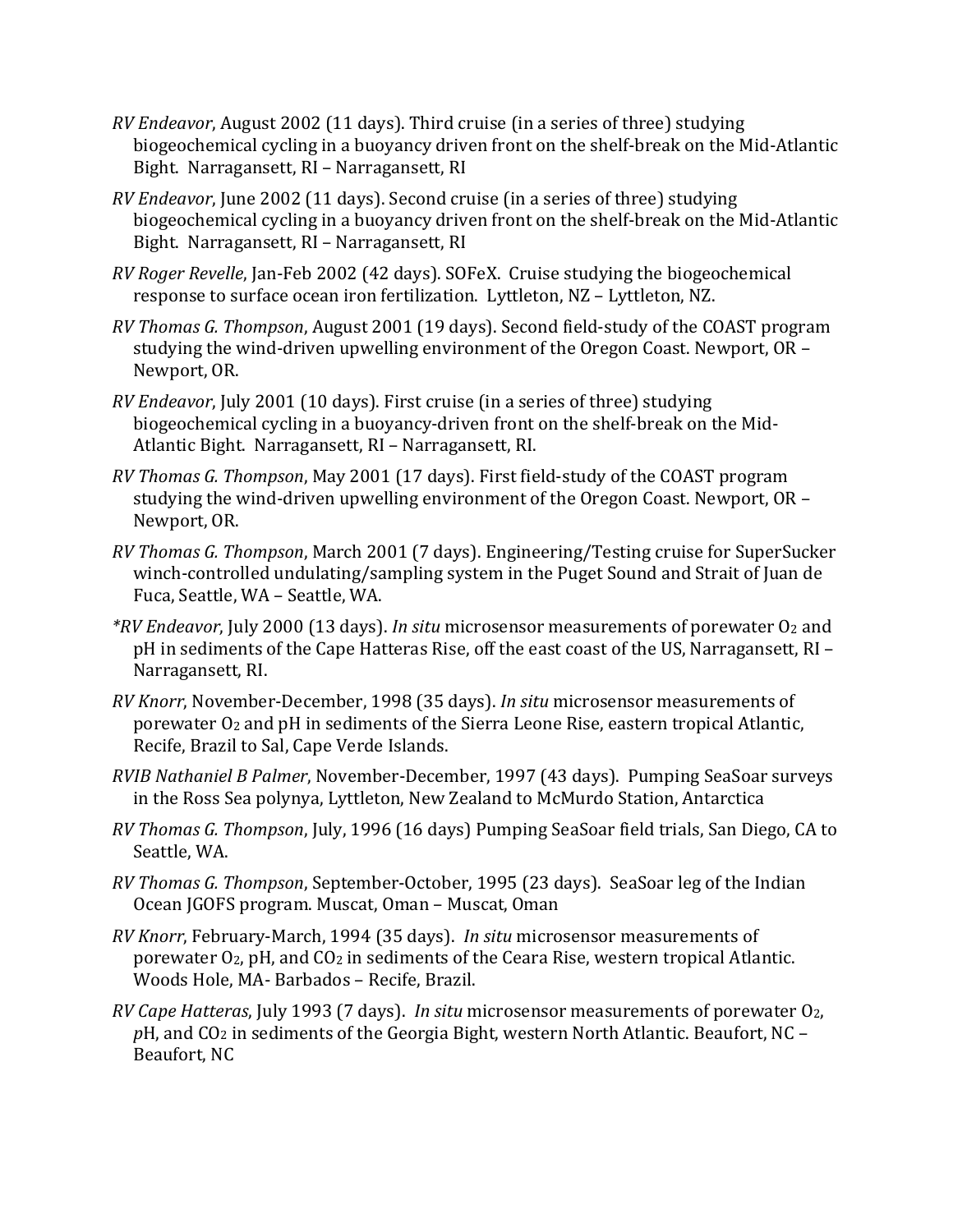- *RV Moana Wave*, June-July 1991 (35 days). *In situ* microelectrode measurements of porewater O2 and pH in sediments of the Ontong-Java Plateau, western equatorial Pacific. Lae, Papua New Guinea – Tarawa, Kiribati
- *RV Oceanus*, September, 1989 (15 days). *In situ* microelectrode measurements of porewater O2, and pH in sediments between Woods Hole and Bermuda, western North Atlantic. Woods Hole, MA - Bermuda
- *RV Atlantis II*, October-November 1988 (15 days). Shipboard measurements of hydrogen sulfide in sediments near a whale carcass, Catalina Basin, California Borderlands, eastern North Pacific. San Diego, CA – San Diego, CA
- *RV New Horizon*, June-July 1988 (35 days). Shipboard measurements of sulfate reduction rates in slope and shelf sediments, Washington shelf, eastern North Pacific. Westport, WA – Grays Harbor, WA

\*Chief scientist on these cruises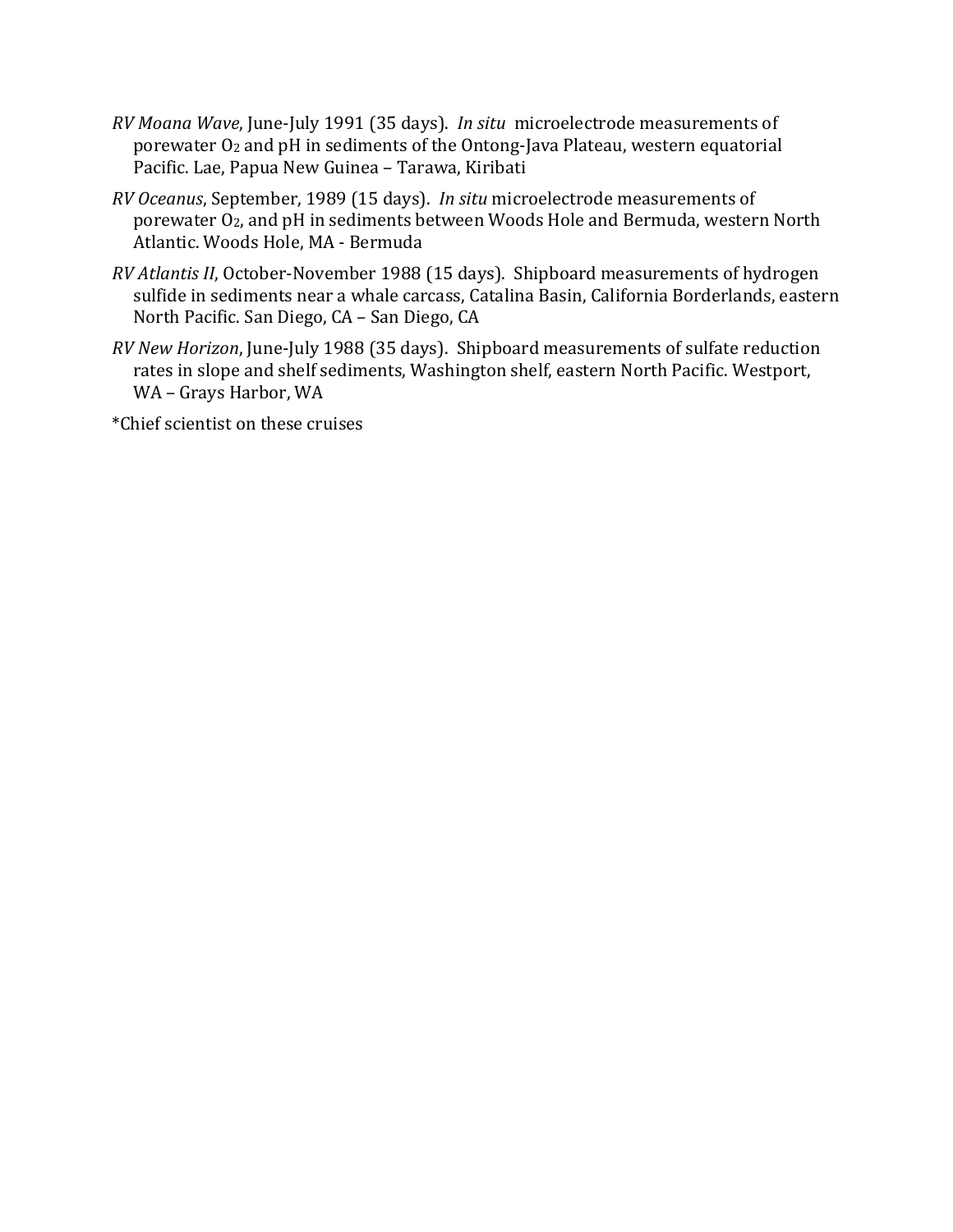### **PUBLICATIONS and PRESENTATIONS THROUGH JUNE 2021**

*Summary: over 100 publications; including over 95 peer-reviewed articles and reports; over 40 advisee-\* or first-authored; (> 20, with 8 advisee\*- and first-authored, in last five years)*

*h index: 45 (30 in last five years); i10 index: 74 (61 in last five years)*

### *Refereed Journal Articles and Reports*

- 1. Schlunegger, S., K. B. Rodgers, B. Hales, R. Yamaguchi, M. Ishii, J. Dunne, and R. Slater, 2021. Climate mitigation averts corrosive acidification in the upper ocean. Nature, in review.
- 2. Jiang, L-Q. et al (Hales is 20th of 24 co-authors), 2021. Coastal Ocean Data Analysis Product in North America (CODAP-NA) – An internally consistent data product for discrete inorganic carbon, oxygen, and nutrients on the U.S. North American ocean margins. Earth Syst. Sci. Data Discuss. [preprint], https://doi.org/10.5194/essd-2020- 402.
- 3. \*Fairchild, W. and B. Hales, 2020. High-resolution carbonate chemistry in Netarts Bay , OR from 2014-2019. *Front. Mar. Sci. 7:590236*, doi: *10.3389/fmars.2020.590236*
- 4. Beaird, N. L, E. Shroyer, L. Juranek, B. Hales and M. Goni, 2020. Nutrient-rich gravity current formed by upwelling in Barrow Canyon: high resolution observations. *J. Geophys, Res.*doi: [10.1029/2020JC016160](https://doi.org/10.1029/2020JC016160)
- 5. \*Pacella, S., C. Brown, R. G. Labiosa, B. Hales, T. C. Mochon Collura, and G. G. Waldbusser, 2019. Quantifying seasonal interactions between local metabolism and ocean acidification in productive estuarine habitats. *J. Geophys Res.*, submitted.
- 6. Barth, J., S E Allen, E P Dever, R K Dewey, W Evans, R A Feely, Jennifer L Fisher, Jonathan P Fram, Burke R Hales, Debby Ianson, Jennifer Jackson, S K Juniper, O Kawka, D Kelley, J M Klymak, J Konovsky, M Kosro, A Kurapov, E Mayorga, P MacCready, J A Newton, R I Perry, C Miller Risien, M Robert, T Ross, R K Shearman, J Schumacker, S Siedlecki, V L Trainer, S Waterman, C E Wingard, 2019. Better regional ocean observing through cross-national cooperation: A case study from the Northeast Pacific. *Frontiers in Marine Science*, [https://doi.org/10.3389/fmars.2019.00093.](https://doi.org/10.3389/fmars.2019.00093)
- 7. \*Gimenez, I., B. Hales, and G. Waldbusser, 2019. The Dynamic Ocean Acidification Manipulation Experimental System (DOAMES): Separating carbonate variables and simulating natural variability in laboratory flow-through experiments. *Limnology and Oceanography: Methods 17, 343-361*, **<https://doi.org/10.1002/lom3.10318>**
- 8. Evans, W., K. Pocock, A. Hare, C. Weekes, B. Hales, J. Jackson, H. Gurney-Smith, J. T. Mathis, S. R. Alin, and R. A. Feely, 2019. Marine CO<sub>2</sub> patterns in the northern Salish Sea. *Frontiers in Marine Science*, <https://doi.org/10.3389/fmars.2018.00536>
- 9. \*Pacella, S., C. Brown, G. G. Waldbusser, R. G. Labiosa, and B. Hales, 2018. Seagrass community metabolism increases short-term extremes and long-term offset of CO2 under future ocean acidification. *Proc. Nat. Acad. Sci.*, 115 (15) 3870-3875 [doi.org/10.1073/pnas.1703445115.](https://doi.org/10.1073/pnas.1703445115)
- 10. Haley, B., B. Hales, K. Kovalchik, E. L. Brunner and G. G. Waldbusser, 2018. Mechanisms to Explain the Elemental Composition of the Initial Aragonite Shell of Larval Oysters. *Geochem., Geophys., Geosyst.*, [doi.org/10.1002/2017GC007133](https://doi.org/10.1002/2017GC007133)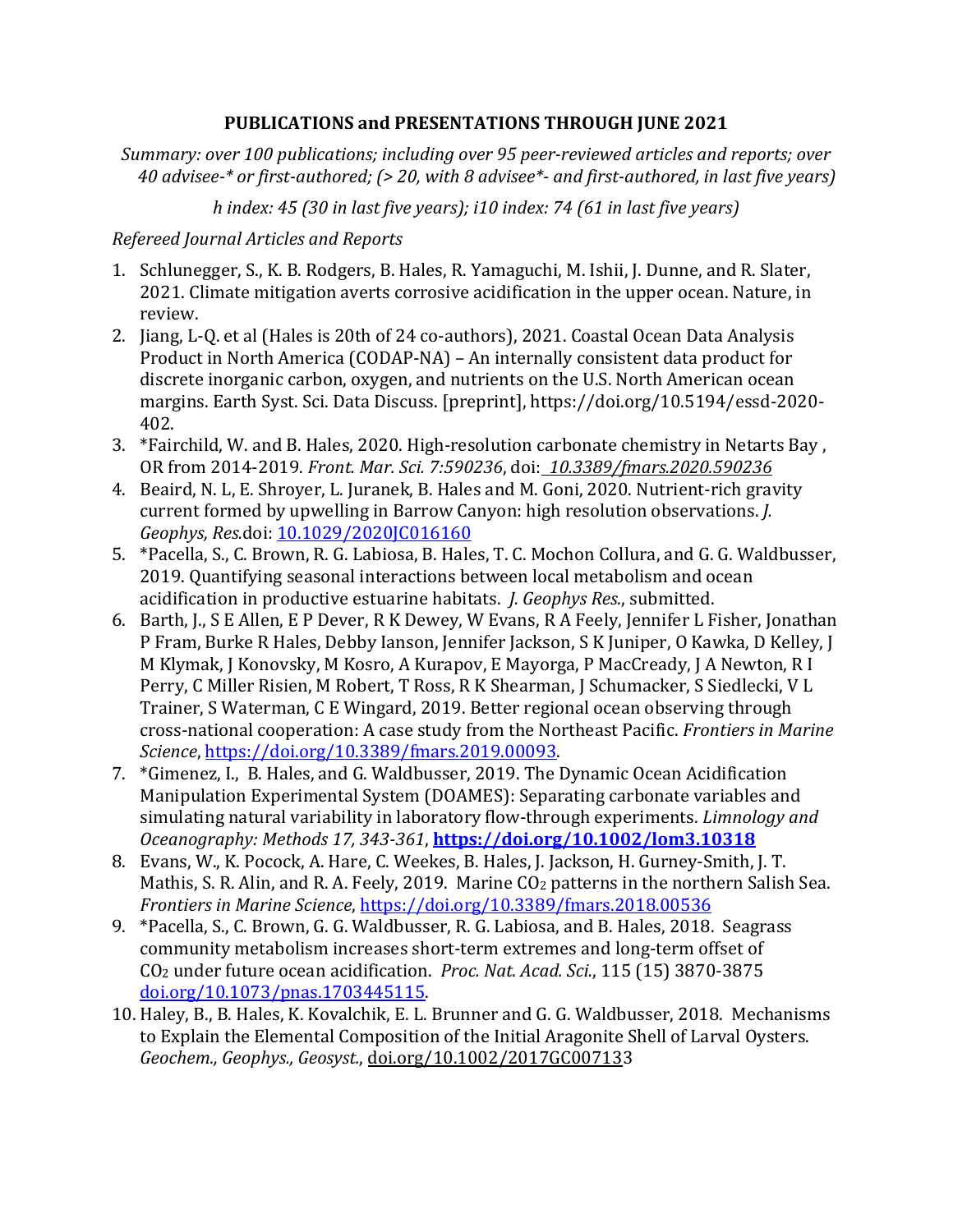- 11. \*Williams, N., L. Juranek, R. Feely., K. Johnson, J. Russell and B. Hales, 2018. Assessment of the carbonate chemistry seasonal cycles in the Southern Ocean from persistent observational platforms, J. of Geophys. Res. – Oceans, [doi.org/10.1029/2017JC012917](https://doi.org/10.1029/2017JC012917)
- 12. \*Gimenez, I., G. G. Waldbusser, and B. Hales, 2018. Ocean Acidification Stress Index for Shellfish (OASIS): Linking Pacific oyster larval survival and carbonate chemistry organismal exposures. *Elem Sci Anth*, 6, 51 DOI: [http://doi.org/10.1525/elementa.306.](http://doi.org/10.1525/elementa.306)
- 13. Turk D, Bednaršek N, Evans W, García-Ibáñez MI, Hales B, Cross J., 2017. Role of Technology in Ocean Acidification: Monitoring, Water-Quality Impairments, CO2 Mitigation, and Machine Learning. In *Encycl, of Sust. Technol.*, Ed. M. Abraham.
- 14. Gray, M. W., C. J. Langdon, G. G. Waldbusser, B. Hales, and S. Kramer, 2017. Mechanistic understanding of ocean acidification impacts on the feeding physiology and larval energy budgets of the mussel M. californianus. *Marine Ecology Progress Series* 563, 81- 94.
- 15. Hales, B., A. Suhrbier, G. G. Waldbusser, R. A. Feely, and J. Newton, 2017. The carbonate Chemistry of the 'fattening line' Willapa Bay, 2011-2014. *Estuaries and Coasts*, DOI: 10.1007/s12237-016-0136-7
- 16. Brunner, E. L., F. G. Prahl, B. Hales, and G. G. Waldbusser, 2016. A longitudinal study of Pacific oyster (Crassostrea gigas) larval development: isotope shifts during early shell formation reveal sub-lethal energetic stress. *Marine Ecology Progress Series* 555, 109- 123.
- 17. Feely, R. A., S. Alin, B. Carter, N. Bednarsek, B. Hales, F. Chan, T. Hill, B. Gaylord, E. Sanford, R. H. Byrne, C. Sabine, D. Greeley, and L. Juranek, 2016. Chemical and biological impacts of ocean acidification along the west coast of North America. *Estuarine, Coastal, and Shelf Res.* 183, 260-270. <https://doi.org/10.1016/j.ecss.2016.08.043>
- 18. Weisberg, S., N. Bednarsek, R. A. Feely, F. Chan, T. S. Fleming, A. B. Boehm, M. Sutula, J. L. Ruesink, B. Hales, J. L. Largier, and J. A. Newton, 2016. Water quality criteria for an acidifying ocean: Challenges and opportunities, *Environmental Science and Policy*, DOI: http://dx.doi.org/10.1016/j.ocecoaman.2016.03.010.
- 19. \*Harrison, C. S., B. Hales, S. Siedlecki, and R. Samelson, 2016. Potential and timescales for oxygen depletion in coastal upwelling systems: Idealized model analysis. *J. Geophys Res.*, DOI: 10.1002/2015JC011328.
- 20. Waldbusser, G. G., M. W. Gray, B. Hales, C. J. Langdon, B. A. Haley, I. Gimenez, S. Smith, E. L. Brunner, G. Hutchinson, 2016. Slow shell building, a trait for resistance to acute ocean acidification impacts, *Limnology and Oceanography*, 10.1002/lno.10348.
- 21. Pfeiffer-Hebert, A., F. Prahl, B. Hales, J. Lerczak, S. Pierce, M. Levine, 2016. Highresolution sampling of methane transport in the Columbia River nearfield plume: Implications for sources and sinks in a river-dominated estuary. *Limnol. Oceanogr.* 10.1002/lno.10221
- 22. Chan, F., Boehm, A.B., Barth, J.A., Chornesky, E.A., Dickson, A.G., Feely, R.A., Hales, B., Hill, T.M., Hofmann, G., Ianson, D., Klinger, T., Largier, J., Newton, J., Pedersen, T.F., Somero, G.N., Sutula, M., Wakefield, W.W., Waldbusser, G.G., Weisberg, S.B., and Whiteman, E.A. , 2016. The West Coast Ocean Acidification and Hypoxia Science Panel: Major Findings, Recommendations, and Actions. California Ocean Science Trust, Oakland, California, USA.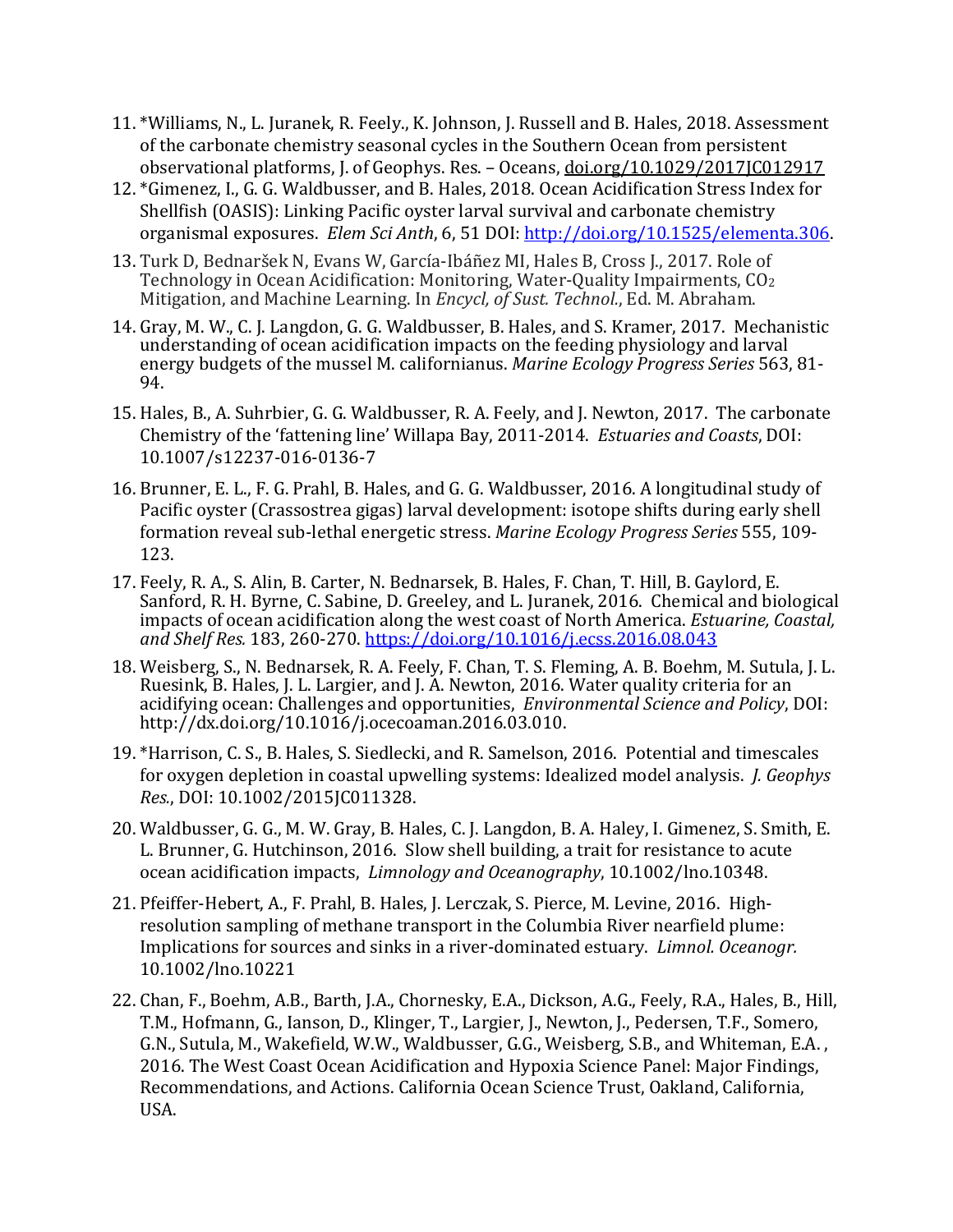- 23. Waldbusser, G. G., B. Hales, and B. A. Haley, 2015. Calcium carbonate saturation state: On myths and this or that stories *ICES J. Mar. Sci.*, DOI: 10.1093/icesjms/fsv174.
- 24. Fuchsman, K, A. Devol, Z. Chase, C. Reimers, and B. Hales, 2015. Benthic fluxes on the Oregon shelf. *Estuarine, Coastal and Shelf Science* 163, 156-166*.*
- 25. Waldbusser, G. G., B. Hales, M. Gray, C. J. Langdon, B. Haley, and E. Brunner, 2015. Fast shells and slow shells: Ocean acidification and seashells in bivalve larvae. *J. Shellfish Res.* 34, 687-687.
- 26. Waldbusser, G. G., B. Hales, C. J. Langdon, B. A. Haley, P. Schrader, E. L. Brunner, M. W. Gray, C. A. Miller, I. Gimenez, and G. Hutchinson, 2015. Ocean acidification has multiple modes of action on bivalve larvae. *PLOS ONE* 10(6): e0128376. doi:10.1371/journal.pone.0128376 .
- 27. Salisbury, J., B. Jonsson, W. Balch, S. Chakraborty, B. Chapron, B. Hales, S. Lohrenz, A. Mannino, J. Mathis, N. Reul, S. Signorini, D. Vandemark, R. Wanninkhof, and K. Yates, 2015. The role of present and future satellite data for ocean acidification science. *Oceanography* 28(2):108–121, http://dx.doi.org/10.5670/oceanog.2015.35.
- 28. Barton, A., G. G. Waldbusser, R. A. Feely, S. B. Weisberg, J. A. Newton, B. Hales, S. Cudd, B. Eudeline, C. Langdon, I. Jefferds, T. King, and K. Mclaughlin, 2015. Impacts of coastal acidification on the Pacific Northwest shellfish industry and adaptation strategies implemented in response. *Oceanography* 28(2):146–159, http://dx.doi.org/10.5670/oceanog.2015.38
- 29. \*Evans, W., B. Hales, P. Strutton, K. Shearman, and J. Barth, 2015. Failure to bloom: Intense upwelling results in negligible phytoplankton response and prolonged CO2 outgassing over the Oregon Shelf. *J. Geophys. Res.*, doi: 10.1002/2014JC010580.
- 30. Reum, J., S. Alin, N. Bednarsek, R. A. Feely, B. Hales, W. Evans, and P. McElhany, 2015. Temperature-pCO<sub>2</sub> covariability in upwelling systems and the design of ocean acidification experiments. *Global Change Biology*, doi: 10.1093/icesjms/fsu231.
- 31. Waldbusser, G. G., B. Hales, C. J. Langdon, B. A. Haley, P. Schrader, E. L. Brunner, M. W. Gray, C. A. Miller, and I. Gimenez, 2015. Experimental Evidence for Saturation State Impacts on Early Larval Bivalves. *Nature Climate Change*, DOI: 10.1038/NCLIMATE2479
- 32. Bakker, D.C.E. et al., 2014. An update to the surface ocean CO<sub>2</sub> atlas (SOCAT version 2). *Earth Syst. Sci. Data*, *6*, 69–90, doi: 10.5194/essd-6-69-2014.
- 33. Bednarsek, N., R. A. Feely, J. Reum, W. Peterson, J. Menkel, S. Alin, and B. Hales, 2014. Limacina Helicina shell dissolution indicates habitat decline due to ocean acidification in the California Current Ecosystem. *Proc. Royal Sci.*, Proc. B 2014 281, 20140123.
- 34. \*Kavanaugh , M. T., S. Emerson, B. Hales, R. Letelier, D. Lockwood, and P. Quay, 2014. Spatial variability of controls on primary and net community production across North-East Pacific seascapes. *Limnol. Oceanogr.* 59, 2013–2027, doi:10.4319/lo.2014.59.6.2013.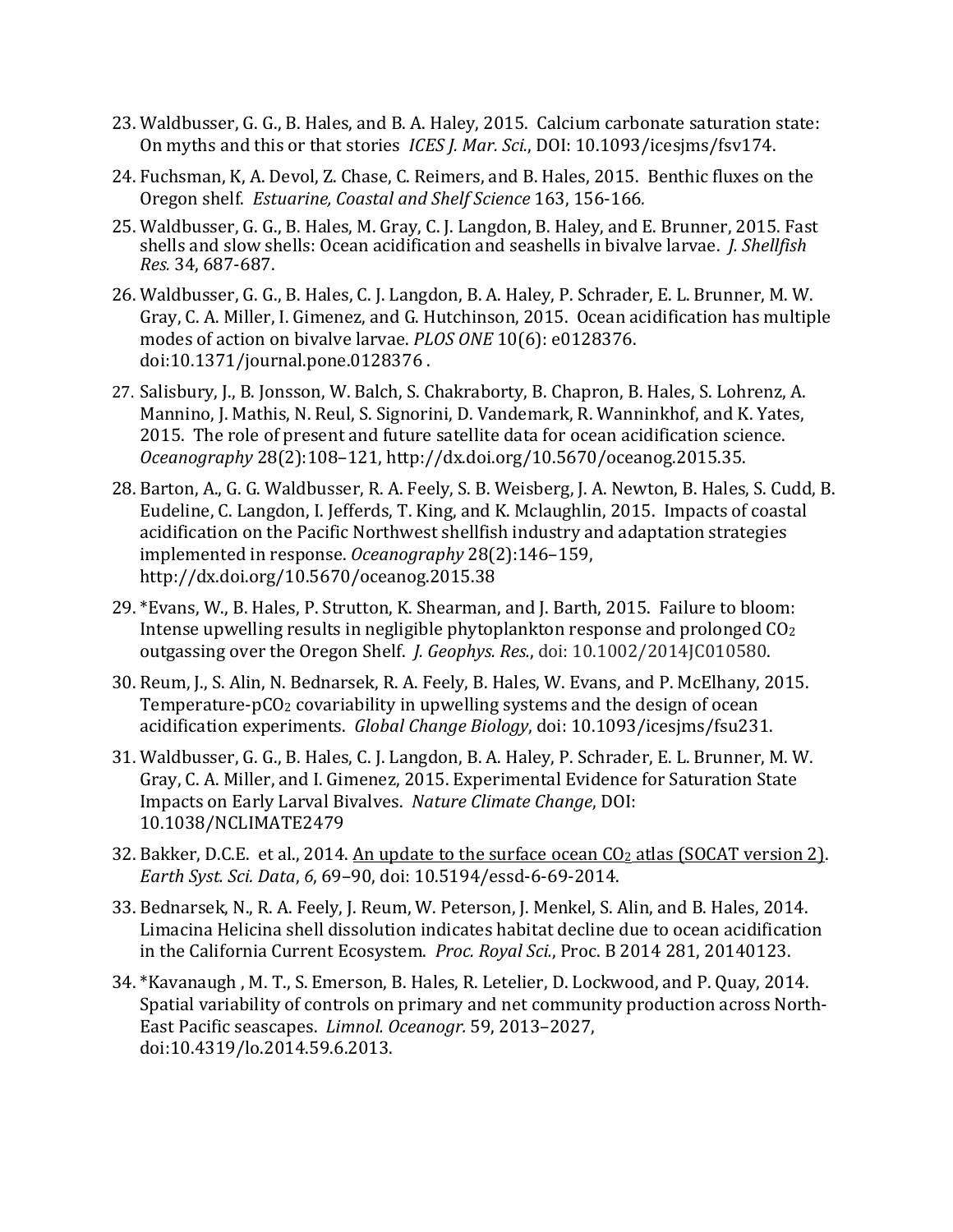- 35.  $*C$ rosswell, J. R., M. Wetz, B. Hales, and H. Paerl, 2014. Globally-significant  $C_2$ emissions from shallow coastal waters during hurricane passage. *Limnology and Oceanography* 59, 2014, 1651–1665 doi:10.4319/lo.2014.59.5.1651
- 36. McLaughlin, K., S.B. Weisberg, S. Alin, A. Barton, T. Capson, A. Dickson, B. Eudeline, D. Gledhill, B. Hales, T. Martz, J. Salisbury. 2014. *Guidance Manual for Establishing a Land-Based Station for Measurement of Ocean Acidification Parameters*. California Current Acidification Network (C-CAN).
- 37. Bakker, D. E. et al. (Hales is 31st of 78 co-authors), 2013. An update to the Surface Ocean CO2 Atlas (SOCAT version 2). *Earth System Science Data Discussions*, 6, 465-512, doi:10.5194/essdd-6-465-2013.
- 38. Waldbusser, G. G., E. Brunner, B. Haley, B. Hales, F. Prahl, and C. Langdon, 2013. A developmental and energetic basis linking larval oyster shell formation to ocean acidification. *Geophys. Res. Lett.*, doi:10.1002/grl.50449.
- 39. \*Harris, K.E., M.D. DeGrandpre, and B. Hales, 2013. Aragonite saturation states in a coastal upwelling zone, *Geophy. Res. Lett.,* DOI: 10.1002/grl.50460.
- 40. \*Evans, W., B. Hales, and P. Strutton, 2013. Air-water CO<sub>2</sub> fluxes in the Columbia River estuary and plume. *Estuarine Coastal and Shelf Science* 117 260-272 doi: 10.1016/j.ecss.2012.12.003*.*
- 41. \*Kavanaugh, M. T., B. Hales, M. Saraceno, Y. H. Spitz, A. E. White, and R. M. Letelier, 2013. Towards a quantitative framework for pelagic seascape ecology. *Progress in Oceanography* 120, 291-304.
- 42. Pfeil et al., 2013. [A uniform, quality controlled surface ocean CO2](http://www.pmel.noaa.gov/public/pmel/publications-search/search_abstract.php?fmContributionNum=3878) atlas (SOCAT). *Earth Syst. Sci. Data*, *5*, 125–143, doi: 10.5194/essd-5-125-2013.
- 43. Takahashi, T., C. Sweeney, B. Hales, D.W. Chipman, T. Newberger, J.G. Goddard,R.A. Iannuzzi, and S.C. Sutherland. 2012. The changing carbon cycle in the Southern Ocean. *Oceanography* 25(3):26–37, http://dx.doi.org/10.5670/oceanog.2012.71.
- 44. Dunne, J. P., B. Hales, and R. Toggweiler, 2012. Implications of sediment CaCO3 preservation efficiency controls for global CaCO3 cycling. *Global Biogeochemical Cycles* GB3023, doi:10.1029/2010GB003935*.*
- 45. \*Evans, W., B. Hales, P. Strutton, and D. Ianson, 2012. Sea-air CO<sub>2</sub> fluxes in the western Canadian coastal margin. *Progress in Oceanography*, doi:10.1016/j.pocean.2012.01.003.
- 46. \*Crosswell, J. R., M. Wetz, B, Hales, and H. Paerl, 2012. Air-water CO<sub>2</sub> fluxes and dissolved inorganic carbon dynamics in the microtidal, seasonally-stratified Neuse River Estuary, North Carolina *J. Geophys. Res. C: Oceans* C08017, doi:10.1029/2012JC007925.
- 47. \*Barton, A., B. Hales, G. Waldbusser, C. Langdon, and R. Feely, 2012. The Pacific oyster, *Crassostrea gigas*, shows negative correlation to naturally elevated carbon dioxide levels: Implications for near-term ocean acidification impacts. *Limnology and Oceanography* 57, 698-710, doi:10.4319/lo.2012.57.3.0698.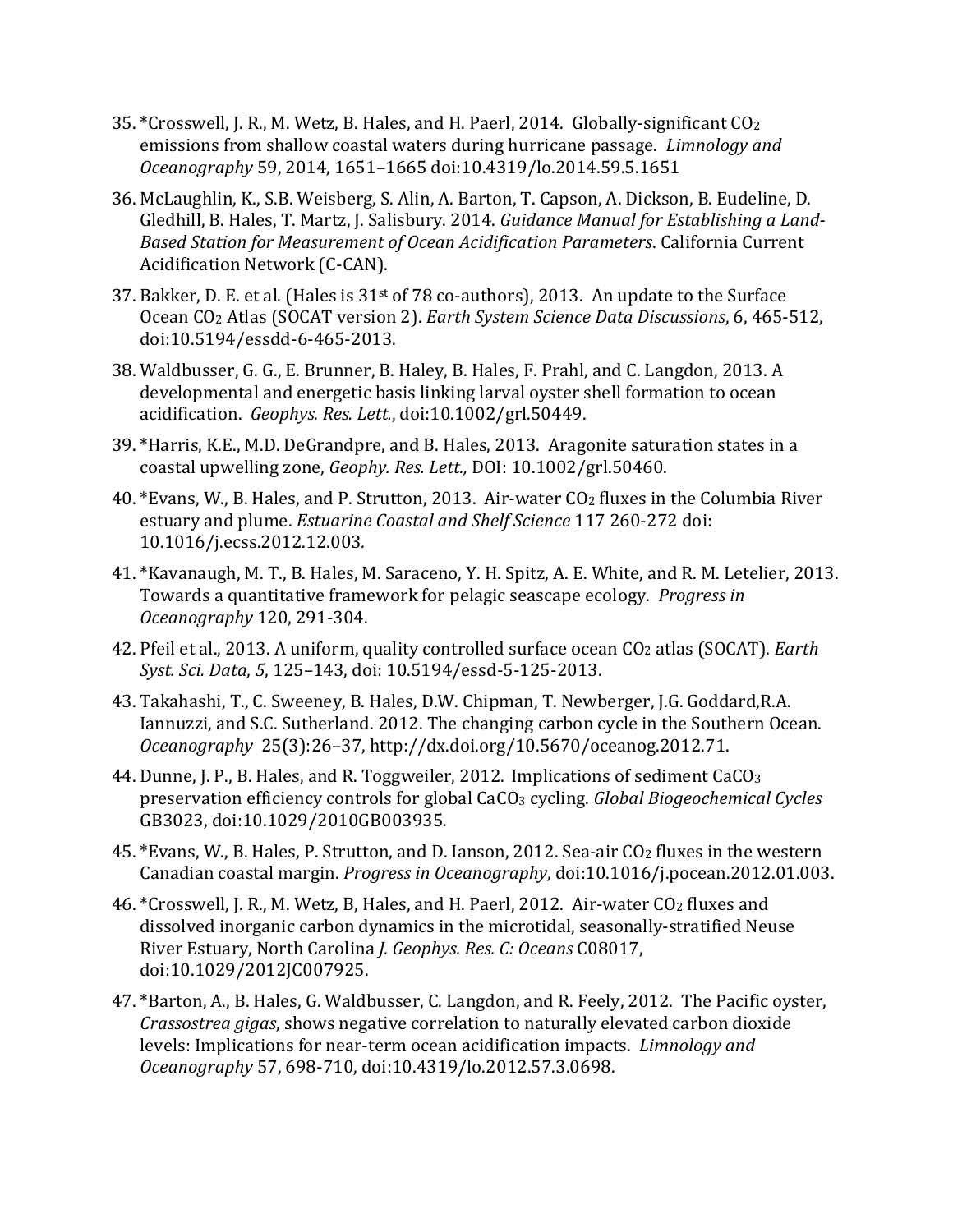- 48. Hales, B., P. Strutton, M. Saraceno, R. Letelier, T. Takahashi, R. Feely, C. Sabine, and F. Chavez, 2012. Satellite-based prediction of pCO2 in coastal waters. *Progress in Oceanography*, 10.1016/j.pocean.2012.03.001.
- 49. Hales, B., and T. Takahashi, 2012. Mesoscale physical and biogeochemical responses to iron fertilization in the upper layers of the southern ocean iron experiment (SOFeX) area. *J. Geophys. Res. C: Oceans*, doi:10.1029/2011JC006956.
- 50. Falkowski, P. G. et al (Hales is 6th of 18 co-authors), 2011. Ocean de-oxygenation: Past, present, and future. *Eos Trans. AGU,* 92, 409–410, doi:10.1029/2011EO460001*.*
- 51. Ho, D. T., C. L. Sabine, D. Hebert, D. S. Ullman, R. Wanninkhof, P. G. Strutton, R. C. Hamme, B. Hales, J. B. Edson, and B. R. Hargreaves, 2011. Southern Ocean Gas Exchange Experiment: Setting the Stage. *J. Geophys. Res.,* 116, C00F08, doi:10.1029/2010JC006852*.*
- 52. \*Evans, W., B. Hales, and P. Strutton, 2011. The seasonal cycle of surface ocean pCO2 on the Oregon shelf, *J. Geophys. Res. Oceans*, 116, C05012, doi:10.1029/2010JC006625.
- 53. \*Holser, R., M. Goni, and B. Hales, 2010. Design and application of a semi-automated filtration system to study the distribution of particulate organic carbon in the water column of a coastal upwelling system, *Mar. Chem.* 123, 67-77.
- 54. Borges, A. V. et al. (Hales is one of 49 co-authors), 2010. A global sea surface carbon observing system: inorganic and organic carbon dynamics in coastal oceans. In, Hall, J., Harrison, D.E. and Stammer, D. (eds.) *Proceedings of OceanObs'09: Sustained Ocean Observations and Information for Society, Vol. 2. OceanObs'09: Sustained Ocean Observations and Information for Society* Noordwijk, The Netherlands, European Space Agency, 67-88. (ESA Special Publication WPP-306). [\(doi:10.5270/OceanObs09.cwp.07\)](http://dx.doi.org/10.5270/OceanObs09.cwp.07).
- 55. Pilcher, C., and P. Falkowski, (lead authors), et al. (Hales is one of 30 contributing authors), 2010. Ocean deoxygenation: Past, present, and future. NASA Astrobiology Institute report.
- 56. Mote, P. W., D. Gavin, and A. Huyer (lead authors), J. A. Barth, D. B. Chelton, M. Fortune, B. Hales, P. M. Kosro, S. D. Pierce, R. Samelson, K. Shearman, R. L. Smith, P. T. Strub, 2010. Climate change in Oregon's land and marine environments. Oregon Climate Change Research Institute report, in press, http://occri.net/publications.
- 57. Alliance for Coastal Technologies moored pCO2 sensing field comparison reports: Alliance for Coastal Technologies, 2010, reports ACT PD09-01, ACT DS10-01 ACT DS10- 02, ACT DS10-03, ACT DS10-04; http://www.act-us.info/evaluation\_reports.php
- 58. Juranek, L.W., Feely, R.A., Peterson, W.T., Alin, S.R., Hales, B., Peterson, J., Lee, K., and Sabine, C.L., 2009. A novel method for determination of aragonite saturation state on the continental shelf of central Oregon using multi-parameter relationships with hydrographic data. *Geophys. Res. Lett.,* 37, L01601, doi:10.1029/2009GL040423.
- 59. Hauri, C., N. Gruber, S. Alin, V. J. Fabry, R. A. Feely, B. Hales, G.-K. Plattner and P. Wheeler., 2009. Ocean acidification in the California Current system. *Oceanography* 22, 60-71.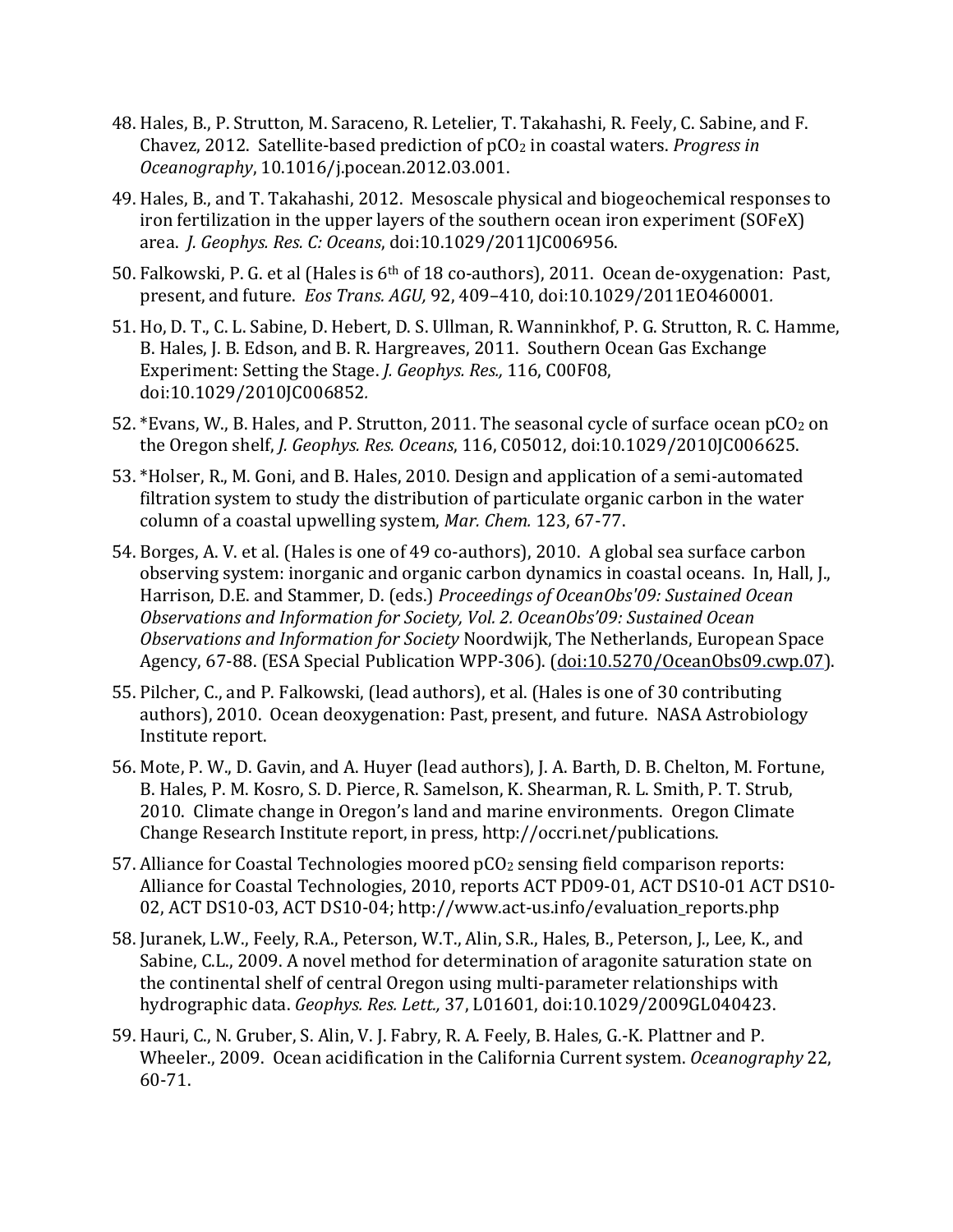- 60. Hales, B., D. Hebert, and J. Marra, 2009. Turbulent supply of nutrients to phytoplankton at the New England Shelfbreak Front. *J. Geophys. Res.*, doi:10.1029/2008JC005011.
- 61. Hales, B., R. Vaillancourt, L. Prieto, J. Marra, R. Houghton, and D. Hebert, 2009. Highresolution surveys of the biogeochemistry of the New England shelfbreak front during Summer, 2002. *J. Mar. Syst.*, doi:10.1016/j.jmarsys.2008.11.024.
- 62. Houghton, R. W., R. D. Vaillancourt, J. Marra, D. Hebert, and B. Hales, 2009. Upwelling subduction and productivity at the New England shelfbreak front*. J. Mar. Syst.,* doi 10.1016/j.jmarsys.2008.11.023.
- 63. Takahashi, T., et al., (Hales is 7th of 31 co-authors), 2009. Climatological mean and decadal change in surface ocean  $pCO<sub>2</sub>$ , and net sea-air  $CO<sub>2</sub>$  flux over the global oceans. *Deep-Sea Res.*, doi:10.1016/j.dsr2.2008.12.009.
- 64. Fabry, V. J., C. Langdon, W. M. Balch, A. G. Dickson, R. A. Feely, B. Hales, D. A. Hutchins, J. A. Kleypas, and C. L. Sabine (2009): Present and future impacts of ocean acidification on marine ecosystems and biogeochemical cycles, Report of the Ocean Carbon and Biogeochemistry Scoping Workshop on Ocean Acidification Research (UCSD, Scripps Institution of Oceanography; 9–11 October 2007)
- 65. Fabry, V., C. Langdon, W. Balch, A. G. Dickson, R. A. Feely, B. Hales, D. A. Hutchins, J. A. Kleypas, and C. L. Sabine, 2008. Ocean Acidification's Effects on Marine Ecosystems and Biogeochemistry. *EOS* 89, 143-144.
- 66. Hales, B., Wei-Jun Cai, B. Greg Mitchell, Christopher L. Sabine, and Oscar Schofield [eds.] (2008). [North American Continental Margins: a synthesis and planning workshop.](http://www.us-ocb.org/publications/NACM_small.pdf)  [Report of the North American Continental Margins Working Group for the U.S. Carbon](http://www.us-ocb.org/publications/NACM_small.pdf)  [Cycle Scientific Group and Interagency Working Group.](http://www.us-ocb.org/publications/NACM_small.pdf) Washington, DC: U.S. Carbon Cycles Science Program.
- 67. Chavez, F.P., Gruber, N., Hales, B., Ianson, D., & Hernandez, M. (2008). North America's Pacific Coast. In B. Hales, W.-J. Cai, B.G. Mitchell, C.L. Sabine, & O. Schofield, *North American Continental Margins: A Synthesis and Planning Workshop* (pp. 33-46). Washington, DC: U.S. Carbon Cycle Science Program.
- 68. Feely, R. A., C. L. Sabine, J. M. Hernandez-Ayon, D. Ianson, and B. Hales, 2008. Evidence for upwelling of corrosive 'acidified' water onto the continental shelf. *Science* 320, 1490-1492.
- 69. \*Wetz, M. S., B. Hales, and P.A. Wheeler, 2008. Degradation of diatom-derived dissolved and particulate organic matter: implications for coastal C and N biogeochemistry. *Estuarine, Coastal and Shelf Science* 77, 422-432.
- 70. Prieto L., R. D. Vaillancourt, B. Hales, and J. Marra, 2008. On the relationship between carbon fixation efficiency and bio-optical characteristics of phytoplankton. *J. Plankton Res.* 30, 43-56.
- 71. Chase, Z., P. G. Strutton, and B. Hales, 2007. Iron links river runoff and shelf width to phytoplankton biomass along the northeast Pacific margin. *Geophys. Res. Lett.* 34, L04607, doi:10.1029/2006GL028069.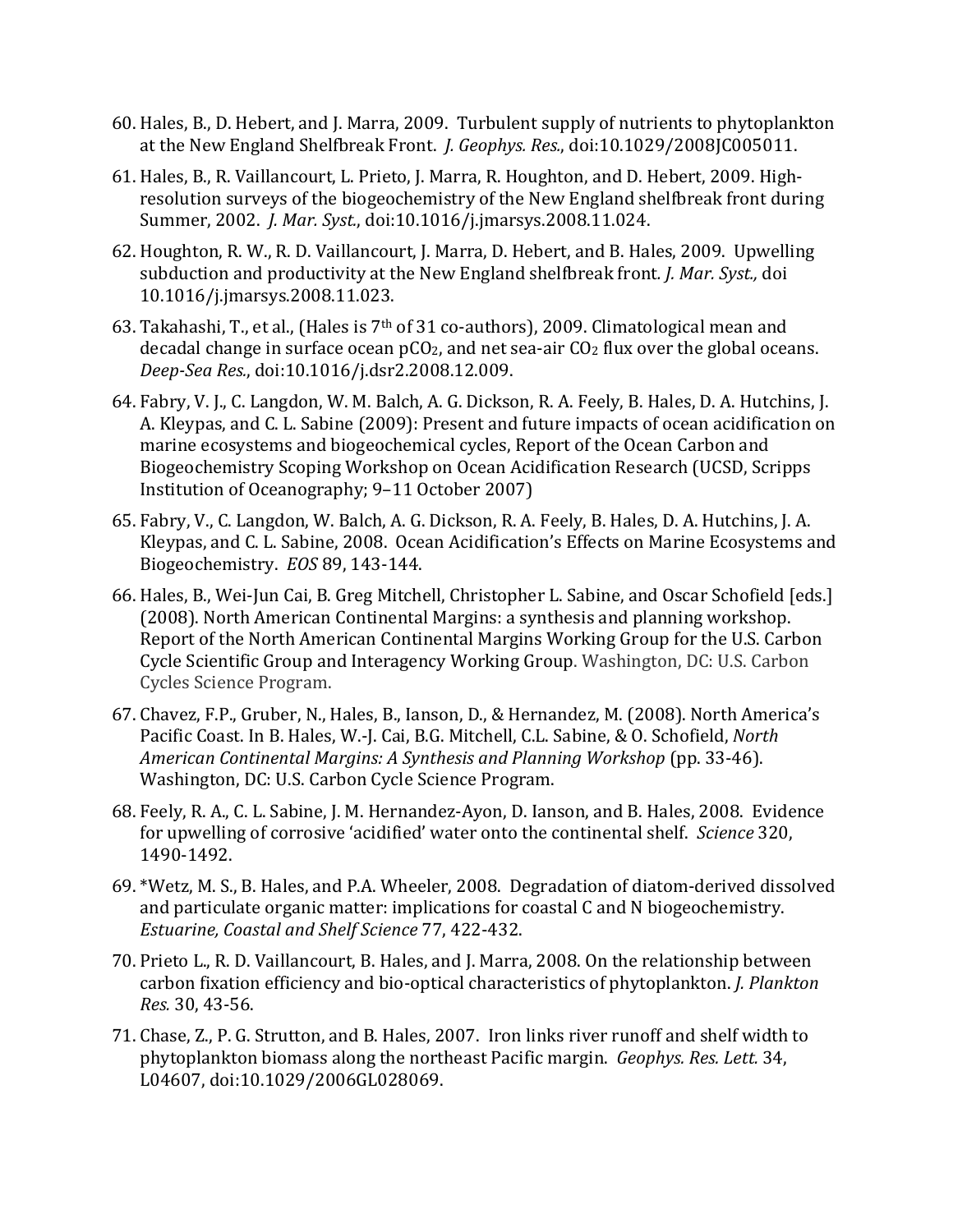- 72. Field, C.B., J. Sarmiento, B. Hales, 2007: The carbon cycle of North America in a global context, in *The First State of the Carbon Cycle Report (SOCCR): The North American Carbon Budget and Implications for the Global Carbon Cycle.* A.W. King, L. Dilling, G.P. Zimmerman, D.M. Fairman, R.A. Houghton, G. Marland, A.Z. Rose, T.J. Wilbanks, editors. A report by the U.S. Climate Change Science Program and the Subcommittee on Global Change Research, Washington, DC.
- 73. Pacala, S., R. Birdsey, S. Bridgham, R.T. Conant, K. Davis, B. Hales, R. Houghton, J.C. Jenkins, M. Johnston, G. Marland, K. Paustian, 2007: The North American carbon budget past and present, in *The First State of the Carbon Cycle Report (SOCCR): The North American Carbon Budget and Implications for the Global Carbon Cycle.* A.W. King, L. Dilling, G.P. Zimmerman, D.M. Fairman, R.A. Houghton, G. Marland, A.Z. Rose, T.J. Wilbanks, editors. A report by the U.S. Climate Change Science Program and the Subcommittee on Global Change Research, Washington, DC.
- 74. Chavez, F. P., T. Takahashi, W.-J. Cai, G. Friederich, B. Hales, R. Wanninkhof, R. Feely, 2007: Coastal oceans, in *The First State of the Carbon Cycle Report (SOCCR): The North American Carbon Budget and Implications for the Global Carbon Cycle.* A.W. King, L. Dilling, G.P. Zimmerman, D.M. Fairman, R.A. Houghton, G. Marland, A.Z. Rose, T.J. Wilbanks, editors. A report by the U.S. Climate Change Science Program and the Subcommittee on Global Change Research, Washington, DC.
- 75. \*Wetz, M. S., B. Hales, Z. Chase, P. A. Wheeler, and M. M. Whitney, 2006. Riverine input of macronutrients, iron, and organic matter to the coastal ocean off Oregon, U.S.A., during the winter. *Limnol. Oceanogr.* 51, 2221-2231.
- 76. Hales, B., L. Karp-Boss, A. Perlin, and P. Wheeler, 2006. Oxygen production and carbon sequestration in an upwelling coastal margin. *Global Biogeochemical Cycles*, 20, GB3001, doi:10.1029/2005GB002517.
- 77. \*Bandstra, L., B. Hales, and T. Takahashi, 2006. High-frequency measurement of seawater total carbon dioxide. *Mar. Chem*. doi:10.1016/j.marchem.2005.10.009.
- 78. Hales, B., J. N. Moum, P. Covert, and A. Perlin, 2005. Irreversible nitrate fluxes due to turbulent mixing in a coastal upwelling system. *J. Geophys. Res.,* 110, C10S11, doi:10.1029/2004JC002685.
- 79. Vaillancourt, R., J. Marra, R. Houghton, L. Prieto, B. Hales, and D. Hebert, 2005. Light absorption and scattering by particles and CDOM at the New England shelfbreak front during Summer. *Geochem. Geophys. Geosyst*., 6, doi:10.1029/2005GC000999.
- 80. Chase, Z., B. Hales, and T. Cowles, 2005. Distribution and variability of iron input to Oregon coastal waters during the upwelling season J. Geophys. Res., 110, C10S12, doi:10.1029/2004JC002590.
- 81. Hales, B., T. Takahashi and L. Bandstra, 2005. Atmospheric CO2 uptake by a coastal upwelling system *Global Biogeochem. Cycles* 19, doi:10.1029/2004GB002295
- 82. Hales, B., D. Chipman and T. Takahashi, 2004. High-frequency measurement of partial pressure and total concentration of carbon dioxide in seawater using microporous hydrophobic membrane contactors. *Limnology and Oceanography: Methods* **2**, 356-364.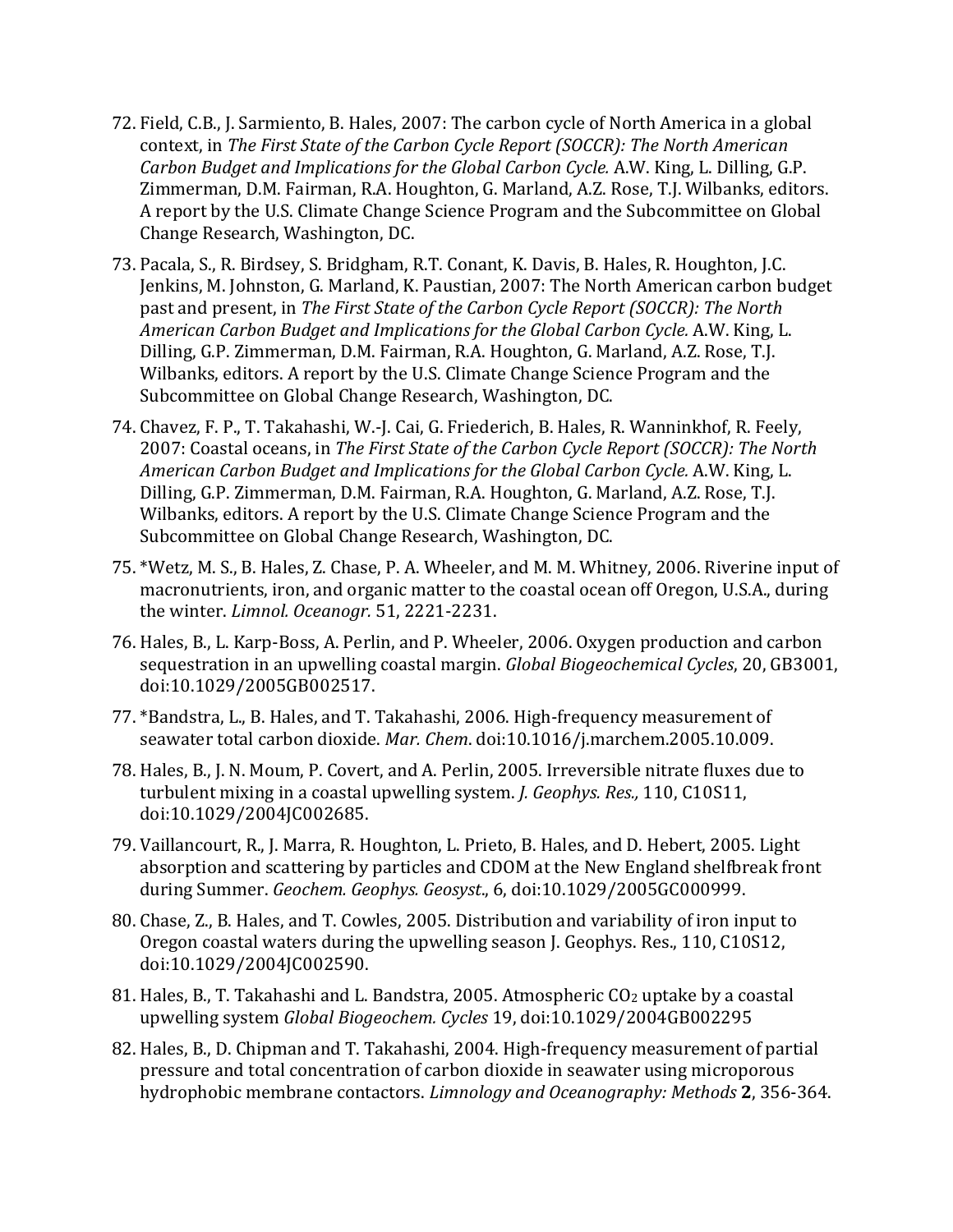- 83. Karp, L., P. Wheeler, B. Hales, and P. Covert, 2004. Distributions and variability of POM in a coastal upwelling system. *Journal of Geophysical Research—Oceans* **109**, C09010, doi:10.1029/2003JC002184.
- 84. Hales, B., and T. Takahashi, 2004. High-resolution biogeochemical investigation of the Ross Sea, Antarctica, during the AESOPS (U. S. JGOFS) program. *Global Biogeochemical Cycles* **18**, GB3006, doi:10.1029/2003GB002165*.*
- 85. Coale, K. H., and others; (Hales is 13<sup>th</sup> in list of 42 co-authors), 2004. Southern Ocean Iron Enrichment Experiment (SOFeX): Iron, Silicon and Light Interactions in Antarctic Waters. *Science* **304,** 408-414
- 86. Hales, B., T. Takahashi, and A. van Geen. 2004. High-frequency measurement of seawater chemistry: Flow-injection analysis of macronutrients. *Limnology and Oceanography: Methods* **2,** 91–101
- 87. Hales, B., 2003. Respiration, dissolution, and the lysocline. *Paleoceanography*, **18**, 1099-1113
- 88. Hales, B. and T. Takahashi, 2002. The Pumping Seasoar: A high resolution seawater sampling platform. *J. Tech.* **19**, 1096-1104
- 89. Hales, B., Sweeney, C., and Takahashi, T., 2001. Small-scale variability in the Ross Sea. *Oceanography* **14**, 90-91.
- 90. Alleau Y., Colbert D., Covert P., Haley B., Qiu X., Collier R., Falkner K., Hales B., Prahl, F. and Gordon L., 2001. Th-234 applied to particle removal rates from the surface ocean: a mathematical treatment revisited. *Geophys. Res. Letters* **28**, 2855-2857.
- 91. Sweeney, C., W. O. Smith, B. Hales, R. R. Bidigare, C. A. Carlson, L. A. Codispoti, L. I. Gordon, D. A. Hansel, F. J. Millero, M. M. Park, and T. T. Takahashi, 2000. Nutrient and carbon uptake ratios and fluxes in the Ross Sea, Antarctica. *Deep-Sea Research* II **47**, 3395-3422.
- 92. Hales, B. and S. R. Emerson, 1997. Evidence in support of first-order dissolution kinetics for calcite in seawater. *Earth and Planetary Science Letters*, **48**, 317-327
- 93. Hales, B., L. Burgess, and S. R. Emerson, 1997. An absorbance-based fiber-optic sensor for CO2(aq) measurement in porewaters of sea floor sediments. *Marine Chemistry*, **59**, 51- 62
- 94. Hales, B. and S. R. Emerson, 1997. Calcite dissolution in sediments of the Ceara Rise: *In situ* measurements of porewater O2, *p*H, and CO2(aq*)*. *Geochimica et Cosmochimica Acta*, **61**, 501-514*.*
- 95. Hales, B. and S. R. Emerson, 1996. Calcite dissolution in sediments of the Ontong-Java Plateau: *In situ* measurements of porewater O2 and *p*H. *Global Biogeochemical Cycles*, **10**, 527-541.
- 96. Hales, B., S. R. Emerson, and D. E. Archer, 1994. Respiration and dissolution in sediments of the western North Atlantic: Estimates from models of *in situ* microelectrode measurements of porewater oxygen and *p*H. *Deep-Sea Research* **41**, 695-719.